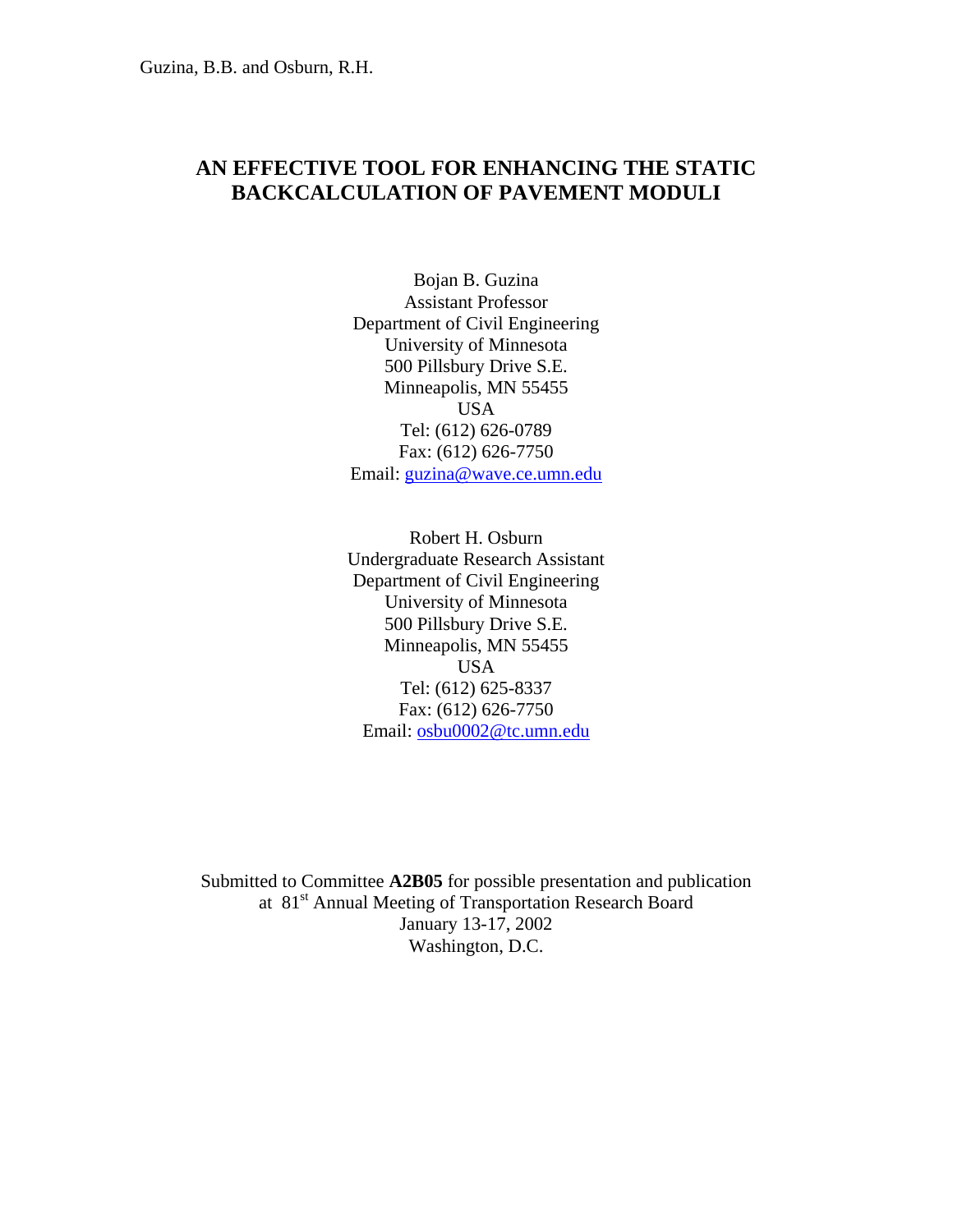# **AN EFFECTIVE TOOL FOR ENHANCING THE STATIC BACKCALCULATION OF PAVEMENT MODULI**

#### **ABSTRACT**

The Falling Weight Deflectometer (FWD) test is one of the most commonly used tools for nondestructive evaluation of flexible pavements. Although the test is intrinsically dynamic in nature, the state-of-practice backcalculation techniques that are used to interpret the FWD records are primarily elastostatic-based owing in part to the high computational cost of dynamic multi-layered solutions. It has long been known that the foregoing discrepancy may lead to considerable systematic errors in the estimation of pavement moduli in situations where the inertial and resonance phenomena are pronounced due to the presence of bedrock or seasonal stiff layer. In this investigation, a simple, yet effective algorithm is proposed that allows the static backcalculation analyses to perform well even when dynamic effects are significant. The technique is based on the use of the Discrete Fourier Transform as a pre-processing tool, which filters the dynamic effects and extracts the static pavement response from transient FWD records. With the use of the filtered (i.e. zero-frequency) force and deflection values in lieu of their peak counterparts, the static backcalculation can be further performed in a conventional manner, but free of inconsistencies associated with the neglect of dynamic effects. Illustrative results based on synthetic deflection records demonstrate a marked improvement in the elastostatic prediction of pavement moduli when the proposed modification is used. The filtering algorithm can be implemented on a personal computer as a pre-processor for the conventional FWD data interpretation, requiring only a minimal increase in the computational effort required to backcalculate the pavement moduli.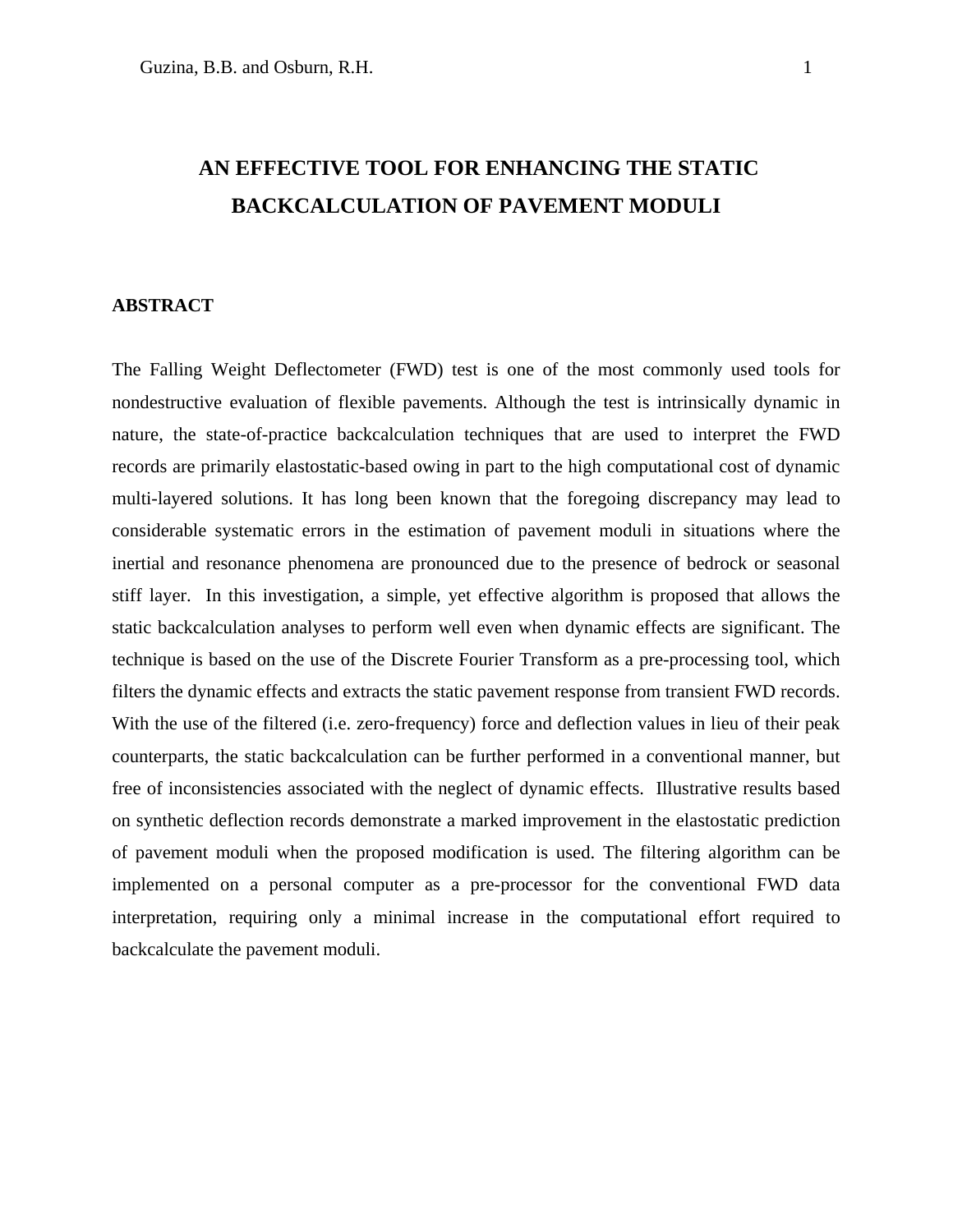#### **INTRODUCTION**

One of the primary concerns in pavement engineering is the fast and accurate assessment of pavement deterioration owing to its central role in an economic maintenance of roads and highways. Presently, the backcalculation of pavement elastic moduli from the Falling Weight Deflectometer (FWD) measurements is a well-recognized procedure for estimating the pavement integrity. For engineering applications where simplicity is a virtue, elastostatic-based interpretation of the falling weight-induced force and deflection records remains the norm as a tool to estimate the pavement's stiffness characteristics.

Due to the decided dynamic nature of the FWD test, elastostatic backcalculation has long been known to be capable of producing erroneous estimates of the pavement's moduli, especially in the presence of a shallow stiff layer (*1-4*) which reflects the incident stress waves and distorts the surface deflection records. To deal with the problem, a number of investigations over the past decade have focused on the dynamic interpretation of FWD data [e.g. (*3*), (*5-6*)]. Beyond introducing consistency into the reading of transient deflection records, dynamic back-analyses provide more physical insight into the pavement section by (i) exploiting phenomena such as wave reflection, refraction, and dispersion, and (ii) taking into account the viscoelastic nature of asphalt concrete. Despite its advantages in resolving the geometric and material properties of the pavement structure, however, dynamic backcalculation of pavement moduli has yet to witness its widespread use due in part to a high computational cost of (visco-) elastodynamic models. More recently, the artificial neural network approach has been the subject of increasing attention (*7-8*) as a computationally efficient alternative for dynamic interpretation of FWD records. To fully exploit the effects of wave propagation in characterizing pavement systems, on the other hand, dynamic-back analyses often require the use of high-frequency sources (*8-9*) or far-field receivers (*10*) as a complement to the conventional FWD measurements.

 In this investigation, a simple and computationally effective modification is proposed that allows the conventional elastostatic back-analyses of FWD records to perform well even when dynamic effects are significant. The technique revolves around the concepts of discrete Fourier transform and frequency response function [Bendat and Piersol (*11*)] as tools for developing the pre-conditioning algorithm that filters the dynamic effects from transient FWD records. With the peak (i.e. dynamic) force and deflection measurements replaced by their zero-frequency (i.e.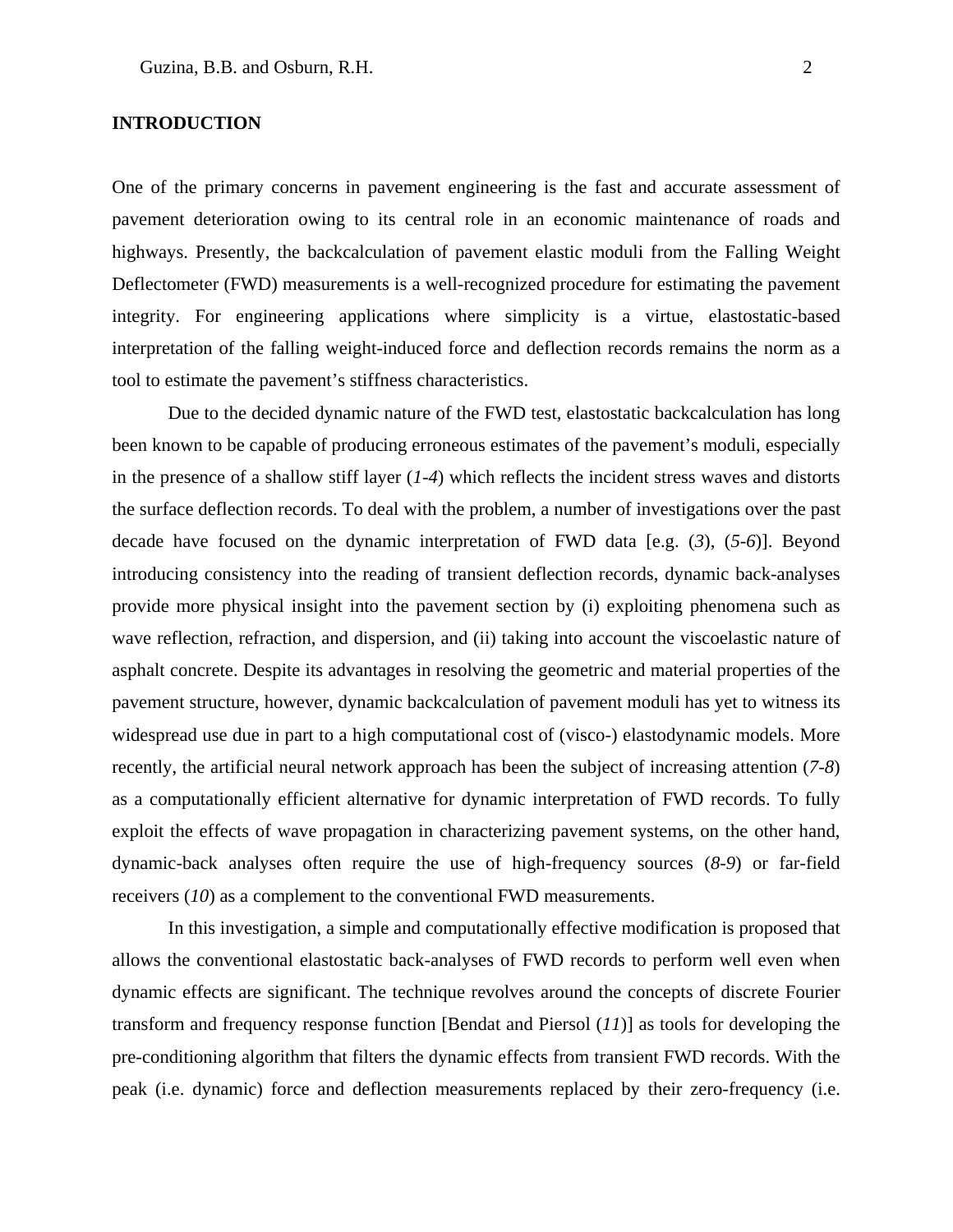static) equivalents as a means to improve the consistency of an experimental input, the static backcalculation can be further performed in a traditional fashion, but free of systematic errors associated with the neglect of dynamic effects. The backcalculation results based on synthetic deflection records that assume a stiff layer at shallow depth indicate a significant improvement in the prediction of pavement moduli when the proposed modification is used. It is also shown that the peak-deflection-to-peak-force ratio for a perfect linear elastodynamic system can differ by almost 10% depending on the shape of the load pulse, an inconsistency that is circumvented in the modified backcalculation approach.

With the aid of the fast Fourier transform (FFT), the proposed algorithm can be effectively implemented on a personal computer as a pre-processor for the existing elastostatic backcalculation software. Beyond improving the in-situ characterization of flexible pavement profiles, the modification proposed can also be applied to the analysis of rigid pavement systems.

#### **FREQUENCY-DOMAIN CHARACTERIZATION OF PAVEMENT SYSTEMS**

With reference to Figure 1, the FWD test is performed by applying an impact load on the pavement surface via a 0.3m-diameter buffered loading plate and monitoring the resulting pavement deflection through a set of geophones (i.e. vertical velocity transducers). In the Figure, the deflection time history obtained by integrating the  $k^{\text{th}}$  velocity record is denoted by  $w_{k}(t)$  $(k=1,2...$ , N). The source-receiver distances used in the test are commonly less than 2 meters, with the first geophone typically placed beneath the center of the loading plate.

To illustrate the dynamic nature of the pavement response to FWD excitation, typical field records of the impact force  $q(t)$  and the associated surface deflections  $w_k(t)$  (k=1,2,...,9) obtained at the Minnesota Road (MnROAD) research facility [e.g. Van Deusen et al. (*12*)] are presented in Figure 2, wherein the nine featured geophones are spaced respectively 0, 0.20, 0.30, 0.46, 0.61, 0.91, 1.22, 1.52, and 1.83 meters from the center of the loading plate. From the diagram, one may observe several prominent features of wave propagation such as (i) time delay between the load pulse and the geophone response, and (ii) free (i.e. post-peak) deflection fluctuations which signify the free vibrations of the pavement system.

On the basis of dynamic measurements such as those in Figure 2, the pavement section can be conveniently characterized in the frequency domain in terms of its *frequency response functions (11).* Upon introducing the Fourier integral transform of a temporal record  $g(t)$  via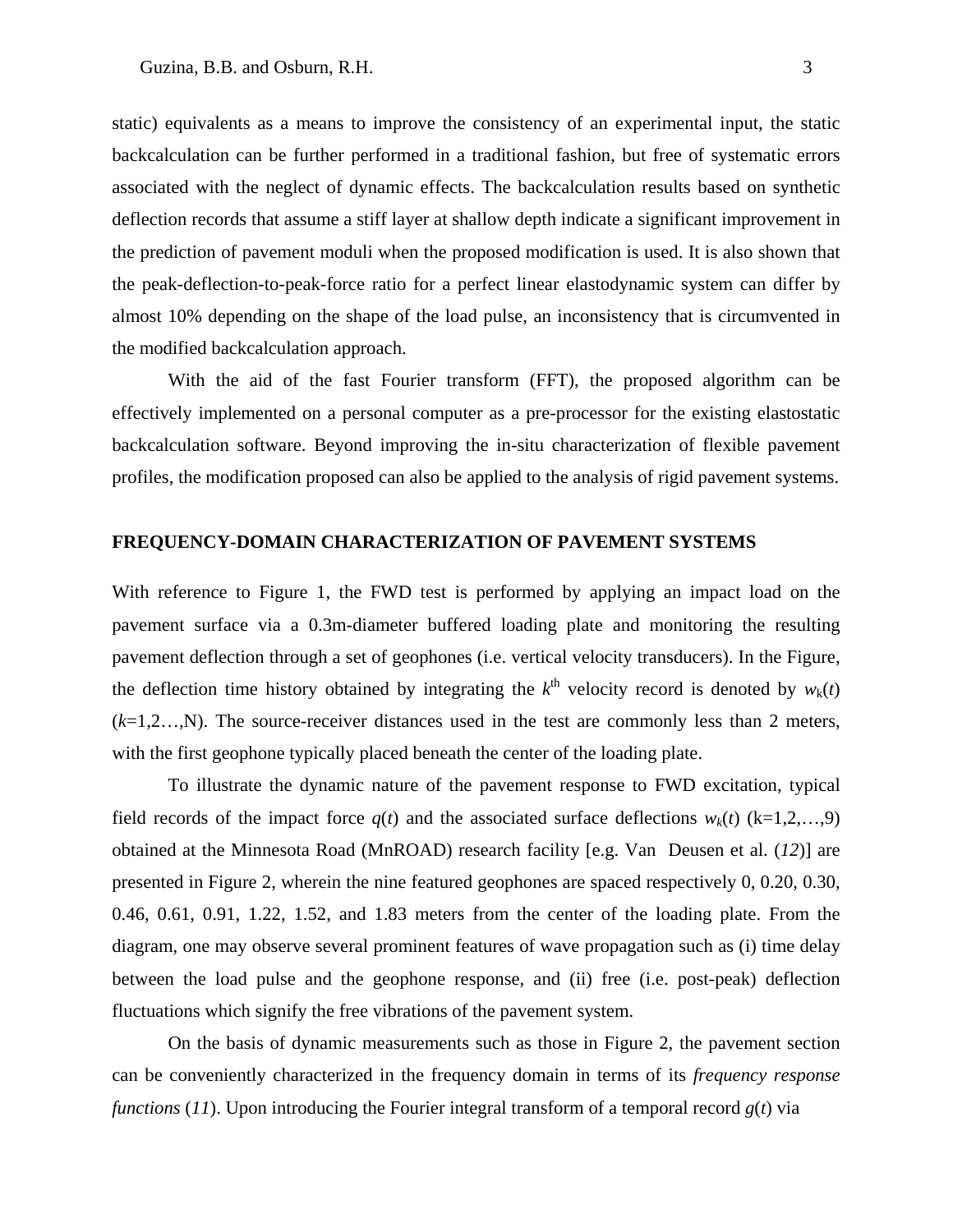Guzina, B.B. and Osburn, R.H. 4

$$
G(f) = \int_{-\infty}^{\infty} g(t) e^{-i(2\pi f)t} dt
$$
 (1)

whose inverse can be expressed as

$$
g(t) = \int_{-\infty}^{\infty} G(f) e^{i(2\pi f)t} df
$$
 (2)

the frequency response functions (FRF's) characterizing the pavement system can be conveniently defined as

$$
FRF_{k}(f) = \frac{W_{k}(f)}{Q(f)}, \quad k = 1, 2, ..., N
$$
 (3)

where  $O(f)$  and  $W_k(f)$  denote the respective Fourier transforms of the applied force signal  $q(t)$  and the induced deflection  $w_k(t)$ . Physically, the real and imaginary parts of  $FRF_k(f)$ , which is in general complex-valued, can be interpreted as the respective in-phase and out-of-phase components of the vertical steady-state deflection measured by the  $k^{\text{th}}$  transducer due to a timeharmonic force acting vertically on the loading plate with frequency *f.* 

Despite its compactness, however, Equation 3 may be of limited value in practical situations which require the use of digitized time records of finite duration. To deal with the problem, it is convenient to employ the discrete Fourier transform (DFT) of a discretized temporal variable  $g(t_i)$  where  $t_i = j \Delta t$  (  $j = 0, 1, 2, \ldots, M$ ) which is given by

$$
[G(f_m)] = \Delta t \sum_{j=1}^{M} g(t_j) e^{-i(2\pi f_m)t_j}, \qquad m = 0, 1, 2, ..., M
$$
 (4)

where  $f_m = m \Delta f = m/(M\Delta t)$ . By virtue of Equation 4, the discrete version of Equation 3 that is suitable for engineering applications can be written as

$$
FRF_{k}(f_{m}) = \frac{S_{qk}(f_{m})}{S_{qq}(f_{m})}, \quad k = 1, 2, ..., N, \quad m = 0, 1, ..., M
$$
 (5)

where, for multiple FWD tests (*i*=1,2,3,…,*NT*),

$$
S_{qk}(f_m) = \frac{1}{N_T} \sum_{i=1}^{N_T} [Q^*(f_m)]_i [W_k(f_m)]_i, \quad k = 1, 2, ..., N,
$$
  

$$
S_{qq}(f_m) = \frac{1}{N_T} \sum_{i=1}^{N_T} [Q^*(f_m)]_i [Q(f_m)]_i, \quad m = 0, 1, ..., M
$$
 (6)

denote the cross-spectral and power-spectral density *estimates* computed from the displacement record  $w_k(t)$  and the load signal  $q(t)$  with "\*" denoting the complex conjugation. As shown in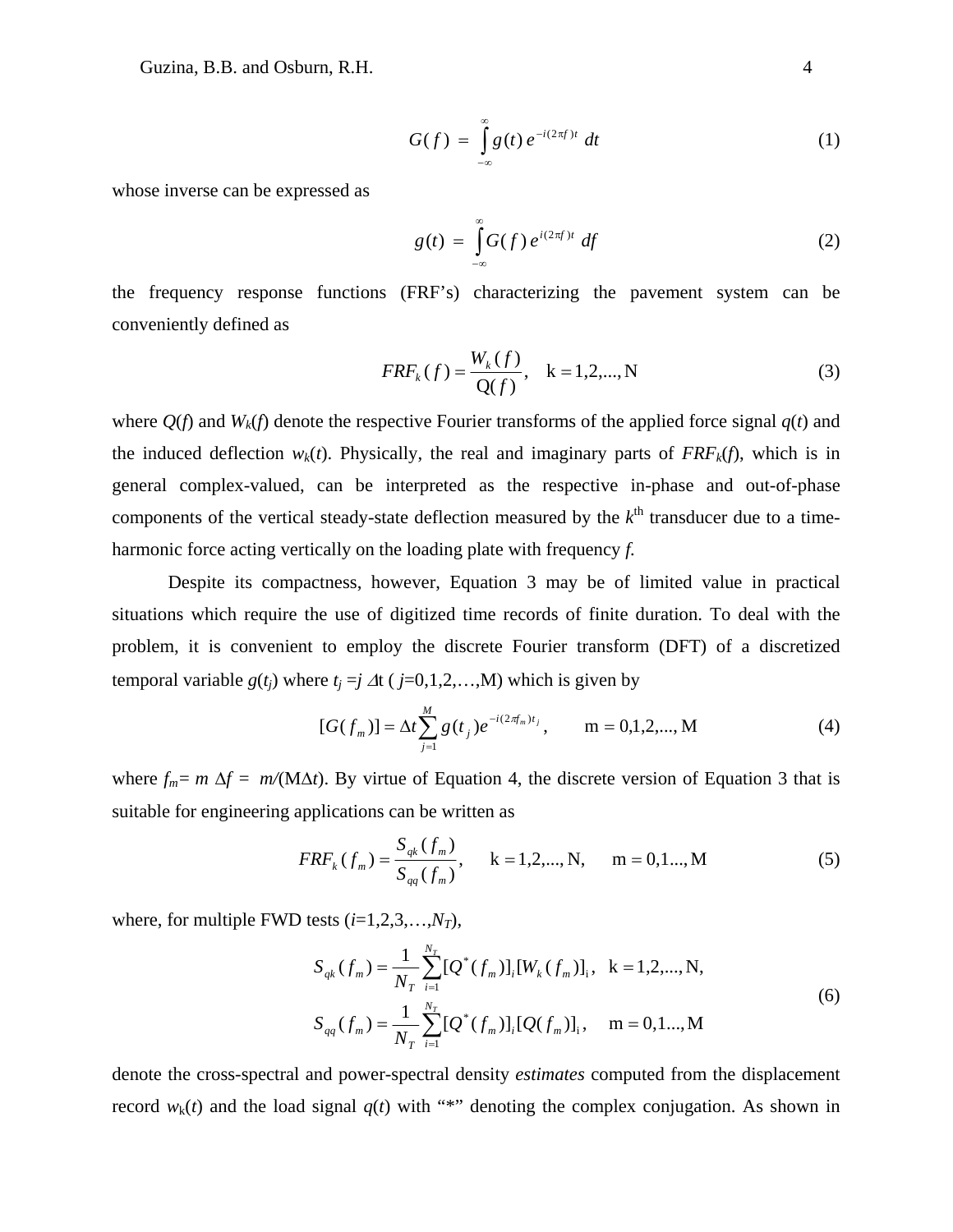Bendat and Piersol (*11*), Equation 5 is indispensable as a tool to minimize the effect of random noise (e.g. ambient vibrations) and measurement errors on the FRF estimates.

By means of Equation 5, the frequency response functions stemming from the temporal records in Figure 2 are calculated and plotted in Figure 3 in terms of their amplitude and phase components. From the display, the dynamic nature of the FWD load-displacement relationship should again be apparent as indicated by the pronounced variation of the FRF's with frequency, as well as the mild resonance peaks located at approximately 10 and 35 Hz.

Frequency response functions such as those shown in Figure 3 are known to contain a wealth of information about the pavement system, including an insight into the viscoelastic properties of the asphalt concrete layer and the location of bedrock or seasonal stiff layer [Foinquinos et al. (*4*); Magnuson et al. (*5*)]. As such, they have been used by a number of researchers as a basis for dynamic-based interpretation of the FWD measurements [e.g. Stubbs et al. (*6*), Nazarian et al. (*9*)].

#### **EDUCTION OF STATIC PAVEMENT RESPONSE FROM DYNAMIC SIGNALS**

Despite the advantages of dynamic FWD analyses as a basis for comprehensive pavement characterization, the elastostatic-based backcalculation techniques remain a norm in pavement engineering practice owing to their computational efficiency and simplicity of use. The conventional approach in the elastostatic interpretation of FWD measurements, however, assumes that the *peak* values of the dynamic force and deflection records can be used as a close approximation of the respective static quantities. Such an assumption has been found by a number of investigations to be a major source of systematic errors in the elastostatic backcalculation of pavement moduli [e.g. Stolle and Parvini (*13*)].

To highlight the problem, the static pavement response is *extracted* from the featured FWD records (see Figure 2) using the zero-frequency ordinates of the respective frequency response functions in Figure 3a, i.e. by taking

$$
FRF_{K}^{static} = FRF_{k}(f_{0}) = \frac{S_{kq}(f_{0})}{S_{qq}(f_{0})}, \quad k = 1, 2, ..., N
$$
 (7)

where  $f_0 = 0$ . Figure 4 compares the static deflection basin computed using Equation 7 with its conventional (i.e. dynamic) counterpart constructed from the peak force and deflection values in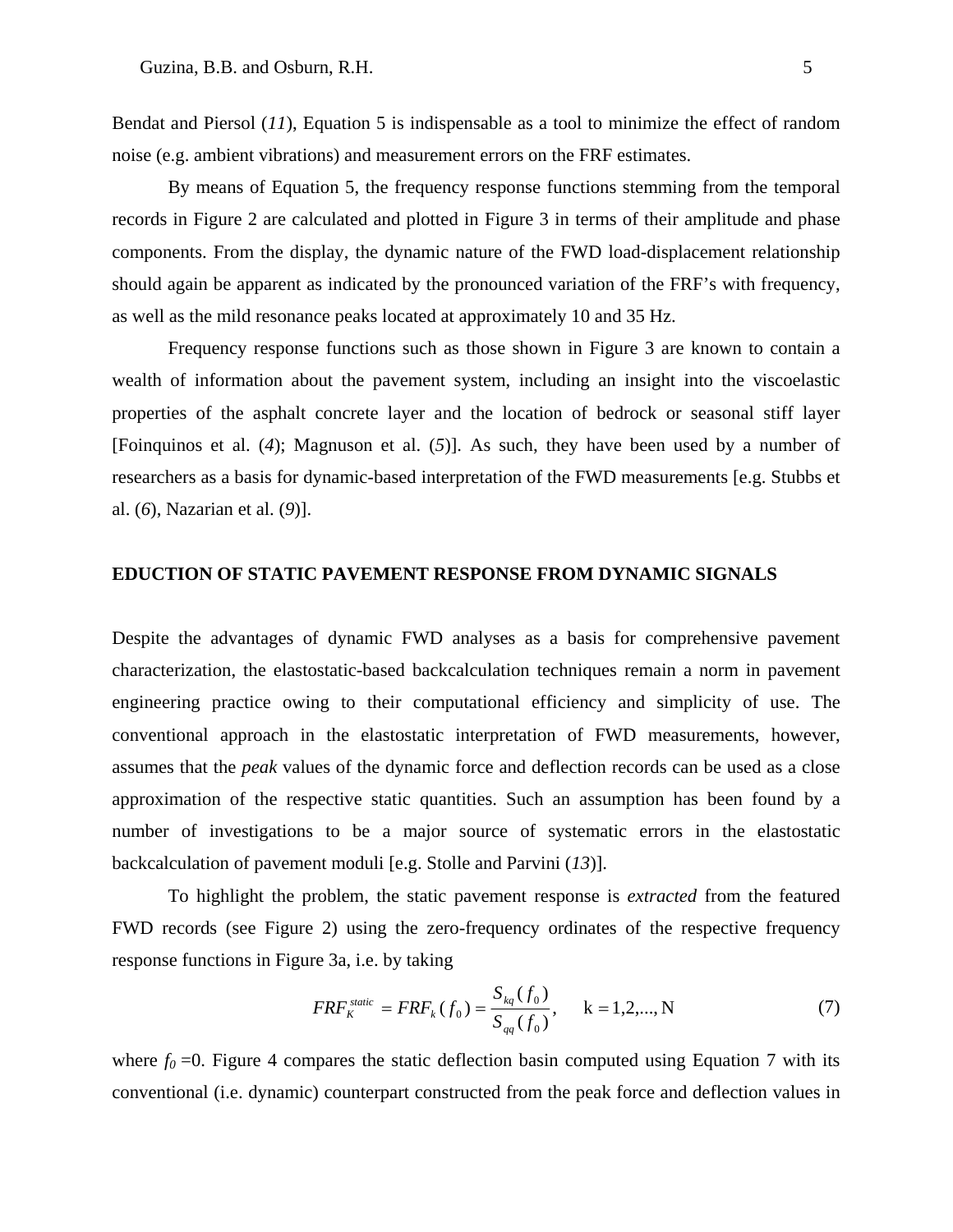Figure 2. As expected, there is a systematic discrepancy between the two estimates owing to the fact that the peak-based deflection basin is significantly affected by the dynamic nature of the FWD test.

In the comparison presented in Figure 4, it should be emphasized that the values given by Equation 7 represent the *true static* pavement response (barring any measurement errors) by virtue of the fact that the contribution of all non-zero frequencies  $(f_m, m=1,2,...M)$  is explicitly eliminated when calculating the load-displacement relationship  $FRF_K^{static}$ . As a result, the systematic backcalculation error due to the misfit between the dynamic nature of the FWD test and the elastostatic multi-layer theory underlying conventional back-analysis can be completely eliminated by using  $FRF_{K}^{static}$  (in conjunction with a unit force magnitude) in lieu of the peak values of the impact force  $q(t)$  and the associated surface deflections  $w_k(t)$ .

#### **RESULTS AND DISCUSSION**

To examine the effectiveness of the proposed approach, a parametric study is performed by applying both the conventional and the modified elastostatic backcalculation (based on Equation 7 as an input) to a set of synthetic FWD records generated using the visco-elastodynamic solution in Guzina and Nintcheu (*14*).

#### **Predictive model**

In what follows, the multi-layered pavement system depicted in Figure 5 will be used as a reference where  $E_j$ ,  $v_j$ , and  $\rho_j$  denote the Young's modulus, Poisson's ratio, and mass density of the *j*<sup>th</sup> layer, respectively. Notwithstanding the decided viscoelastic nature of asphalt concrete as confirmed by numerous experimental studies [e.g. (*15-16*)], the top AC layer is herein simulated as elastic in order to isolate the effect of dynamic phenomena on static backcalculation.

Following the approach in (*14*), it can be shown by means of the Hankel integral transform and the method of propagator matrices that the surface deflection of a multi-layered pavement profile due to a normal time-harmonic force  $Qe^{2\pi i f t}$  acting uniformly over the circular area of radius *a* can be written as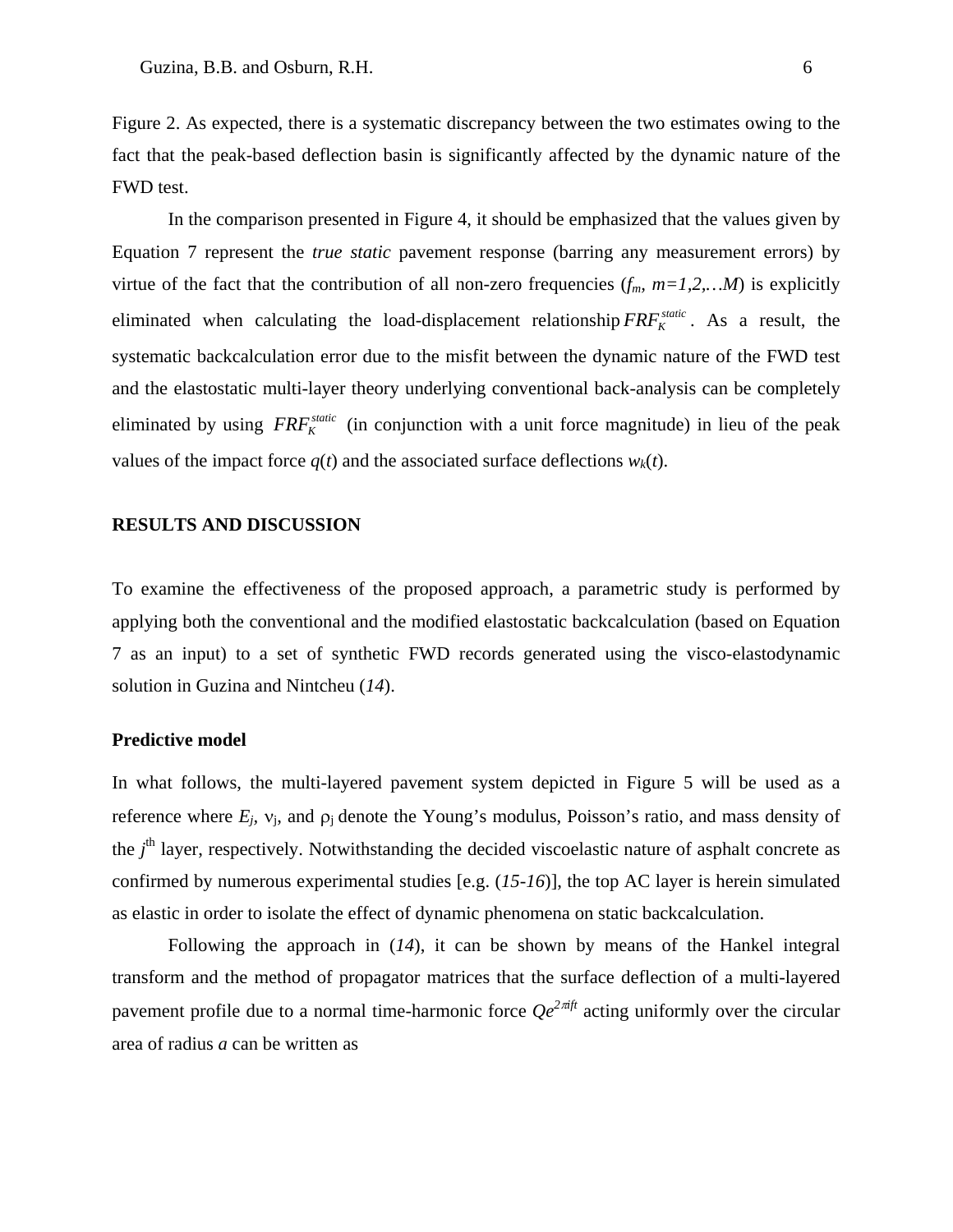Guzina, B.B. and Osburn, R.H. 7

$$
W(r; f) = \frac{2(1 + v_1)Q}{\pi a E_1} \int_0^{\infty} \Omega(\xi; f) J_0(r\xi) J_1(a\xi) d\xi
$$
 (8)

where  $r$  is the radial distance from the center of the loaded area;  $J_n$  denotes the Bessel function of order *n*, and  $\Omega$  is the kernel comprising the effects of vertical wave propagation in the layered medium that include multiple wave reflection, transmission and conversion at material interfaces. To evaluate the featured semi-infinite integral numerically, Equation 8 is recast using the method of asymptotic decomposition [Guzina and Pak (*17*)] as

$$
W(r; f) = \Psi(r) + \frac{2(1 + \nu_1)Q}{\pi a E_1} \int_0^{\infty} {\{\Omega(\xi; f) - \Omega^{as}(\xi)\} J_0(r\xi) J_1(a\xi) d\xi}
$$
(9)

where

$$
\Omega^{as}(\xi) = \lim_{\xi \to \infty} \Omega(\xi; f) = \frac{1 - \nu_{1}}{\xi},
$$
\n
$$
\Psi(r) = \frac{2(1 + \nu_{1})Q}{\pi a E_{1}} \int_{0}^{\infty} \Omega^{as}(\xi) J_{0}(r\xi) J_{1}(a\xi) d\xi d\tau
$$
\n
$$
= \frac{2(1 - \nu_{1}^{2})Q}{\pi^{2} a^{2} E_{1}} \left[ (a - r) F\left(\frac{2\sqrt{ar}}{a + r}\right) + (a - r) E\left(\frac{2\sqrt{ar}}{a + r}\right) \right]
$$
\n(10)

with  $F(\ldots)$  and  $E(\ldots)$  denoting the complete elliptic integrals of the first and second kind, respectively [see (*14*)]. Equation 9 effectively decomposes the dynamic deflection *W*(*r;f*) into a closed-form part ( $\Psi$ ) and a *residual* integral which is, owing to the rapid decay of ( $\Omega - \Omega^{as}$ ), amenable to numerical quadrature via suitable truncation of the integration interval. In view of the existence of multiple Rayleigh wave poles (i.e. singularities) characterizing  $\Omega(\xi, f)$  along the formal integration path  $(0<\xi<\infty)$ , the residual integral in Equation 9 is evaluated using the method of adaptive contour integration (*17*).

For an assumed load time history  $q(t)$ , transient deflection records  $w_k(t)$  can be evaluated on the basis of the time-harmonic solution  $W(r_k;f)$  given by Equation 9 and the inverse Fourier transform (see Equation 2).

#### **Comparative Study**

To expose the dynamic response of the pavement system featured in Figure 5 to FWD loading in the presence of a shallow stiff layer, the pavement surface deflections are simulated assuming the load time history given in Figure 6 for seven values of the subgrade thickness (*hs*), namely 0.5, 1,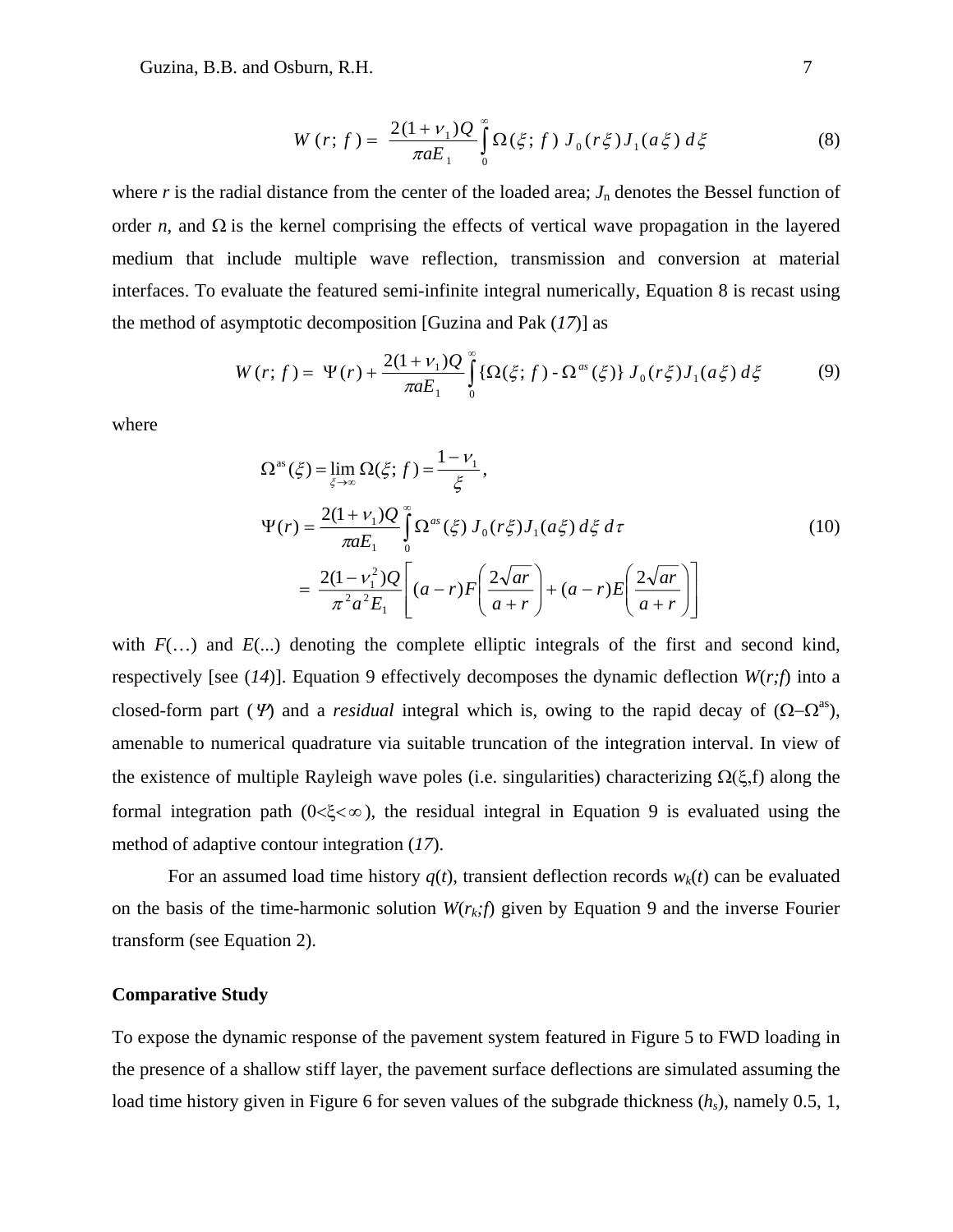2, 3, 4, 5, and 6m. The spacing of nine virtual sensors that are used to represent the field measurements is taken according to the second row in Table 1 (labeled "Layout A") wherein "Distance" represents the receiver location as measured from the center of the loading plate. As an illustration, the synthetic deflection time histories for  $h_s = 1$ m and  $h_s = 4$ m are plotted in Figure 6. For completeness, amplitudes of the respective frequency response functions that are computed from the transient records by means of Equations 4-6 are plotted in Figure 7. As can be seen from both displays, dynamic effects are more pronounced in the case of a shallower stiff layer  $(h_s = 1m)$  as indicated by the free (i.e. post-peak) oscillations in the time domain and the resonant peak in the frequency domain. The results for all seven subgrade thicknesses are synthesized in Figures 8 and 9 wherein the composite deflection basins are generated using (i) peak values of the temporal deflection records, and (ii) zero-frequency ordinates of the respective frequency response functions stemming from Equations 4-6. Consistent with the case of field data obtained at the MnROAD research facility, there are profound differences between the peak- and FRF-based displacement profiles. In contrast to their true zero-frequency values, for instance, the peak-based deflections appear to be insensitive to the presence of a stiff layer for *hs*>2m, a phenomenon that was also observed in Foinquinos et al. (*4*).

On the basis of the deflection profiles plotted in Figures 8 and 9, the pavement Young's moduli are estimated using the elastostatic backcalculation software Evercalc 5.0 [WSDOT ( $18$ )]. In the procedure, the "true" subgrade thickness  $(h<sub>s</sub>)$  that is used to simulate the measurements is made available to the program. For completeness, the seed moduli and their respective upper and lower limits used in the back-analysis are listed in Table 2. One may observe that the seed values for the backcalculation based on peak deflections are taken to be equal to the "true" pavement moduli in order to prevent the conventional inverse solution from being trapped into a local minimum.

The backcalculation results are compared in Figures 10 and 11 wherein the estimates of the pavement's Young's moduli based on the peak- and FRF-based deflection values are denoted as "Evercalc" and "Modified Evercalc", respectively. From the display, one may observe a marked improvement in the estimation of the pavement's elastic moduli resulting from the modified procedure. Regardless of the depth to the stiff layer, the modified approach yields the Young's moduli of the asphalt concrete, base, and subgrade layers within 10% of their respective true values. In contrast, the conventional elastostatic backcalculation results in a significant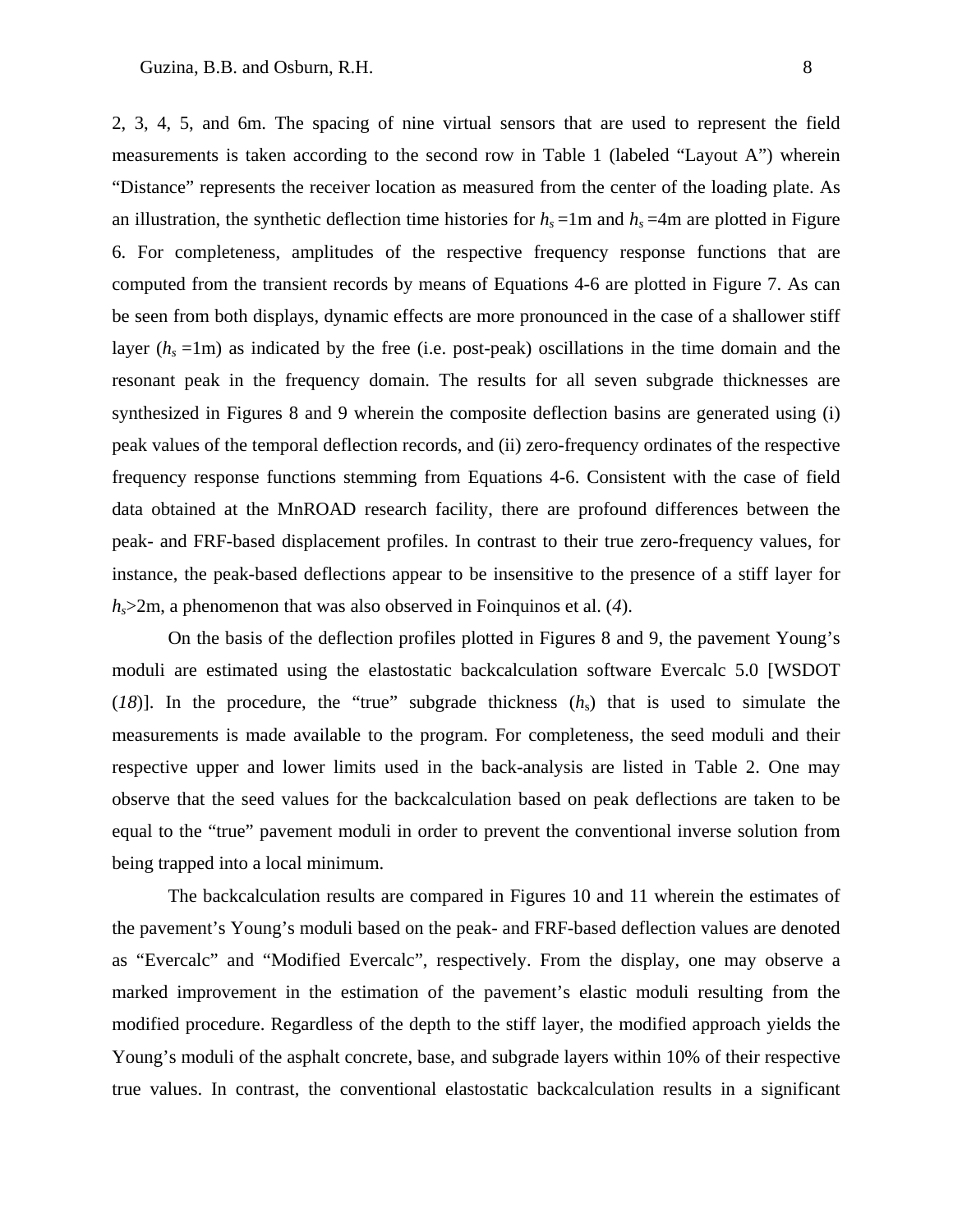prediction error for most configurations examined. With the exception of a very shallow stiff layer  $(h_s=0.5m)$ , the peak deflection-based analysis consistently (i) overestimates the stiffness of the asphalt concrete and base layers, and (ii) underestimates the subgrade and half-space moduli, often reaching the limiting modulus values given in Table 2.

#### **Sensitivity of static deflections to the presence of stiff layer**

From Figure 11b, one may observe that the FRF-based backcalculation analysis, despite its advantages, fails to yield accurate predictions of the modulus of the stiff layer for subgrade thicknesses larger than 2 meters. Owing to the fact that the principal source of systematic errors (caused by the neglect of dynamic phenomena) has been eliminated in the modified approach, it appears that such lack of resolving power is a result of the limited source-receiver spacing (Table 1, Layout A) that is used to provide an input to the back-analysis. For instance, it was found in Meier and Rix (*7*) that the FWD deflection basins are practically insensitive to the presence of bedrock for all depths in excess of approximately 3m, which implicitly explains the backcalculation performance in Figure 11b.

To substantiate the foregoing argument, transient FWD records for the synthetic pavement profile in Figure 5 are complemented with the aid of an *additional* virtual sensor placed 3.5m from the center of the loading plate (see Layout B in Table 1). From Figure 12 which plots the estimates of the half-space modulus based on the extended sensor layout, it can be seen that the addition of a remote sensor clearly improves the resolution of the modified approach for larger depths to the stiff layer. From numerical simulations, however, it was concluded that an accurate elastostatic-based characterization of the stiff layer at significant depths requires the use of additional remote sensors, whereas the number of geophones in this study was limited to 10 by the bakcalculation software used. From the display, it should also be observed that the use of the extended sensor layout brings virtually no improvement to the conventional backcalculation analysis, a result that is consistent with the demonstrated insensitivity of dynamic deflection basins to the stiff layer in Figure 8.

#### **Invariance of deflection basins under dynamic loads**

To highlight the usefulness of using zero-frequency ordinates of the frequency response functions (Equation 7) as a basis for the elastostatic-based backcalculation of pavement moduli,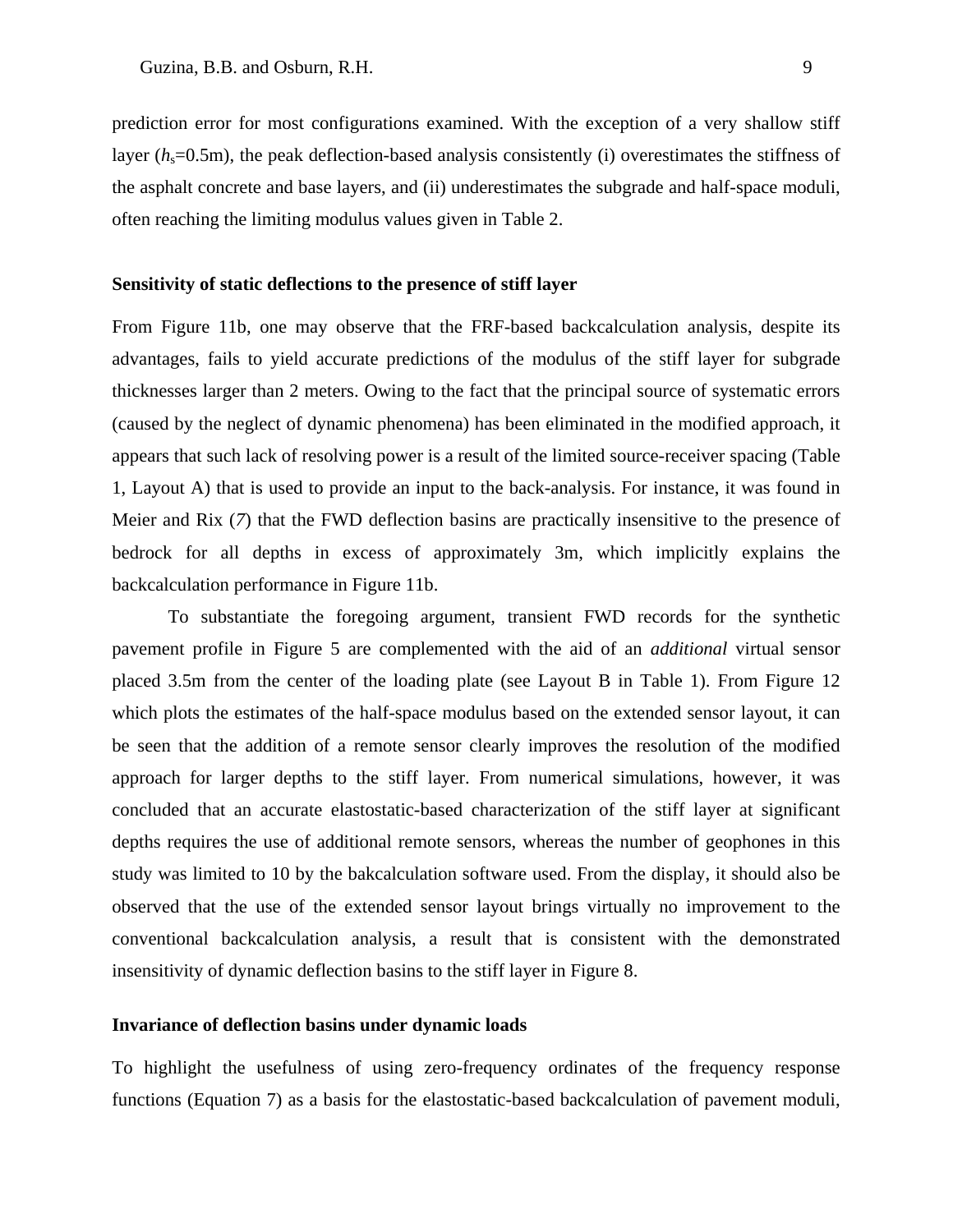it should be noted that  $FRF_k(f)$  in general, and therefore  $FRF_k^{static}$  are *invariants* of any linear pavement system regardless of the shape of the load pulse that is used to provide an input to the system (12). In contrast, the peak-deflection-to-peak-force ratio is, even for a perfect linear system, *dependent* on the forcing time history. As an illustration, the dynamic (i.e. peak-based) deflection basins of the synthetic pavement profile in Figure 5 with  $h<sub>s</sub>=3m$  are simulated using five distinct load pulses (see Figure 13) recorded at the MnROAD testing facility. From the resulting profiles in Figure 14, it is evident that the normalized peak deflections of a pavement system can differ by as much as 8% depending on the shape of the load pulse, even in the absence of errors due to extraneous noise and nonlinear (or viscoelastic) material behavior. It is important to observe that such discrepancy is *not* a result of numerical error associated with the DFT computation; rather, it stems from the variable participation of deflection harmonics used in calculating the peak displacement values as driven by the (variant) Fourier amplitude spectrum of the load signal.

#### **CONCLUSIONS**

 In this investigation, a simple, yet effective technique is proposed as a means to improve the elastostatic-based backcalculation of pavement moduli from Falling Weight Deflectometer measurements. In the technique, the frequency response functions characterizing the pavement system are used as a pre-processing tool that filters the dynamic effects and extracts the static pavement response from transient FWD records. With the use of the zero-frequency force and deflection values in lieu of their peak (i.e. dynamic) counterparts, conventional static backcalculation can be further performed in a conventional manner, but free of systematic errors associated with the neglect of dynamic phenomena. It is shown that the proposed technique further improves the consistency of elastostatic pavement diagnosis owing to the invariance of the frequency response functions characterizing a linear system under varying dynamic excitation. Numerical results including a stiff layer at shallow depth indicate a marked improvement in the elastostatic backcalculation results when the foregoing modification is used. With the aid of the fast Fourier transform, the proposed alteration can be implemented on a personal computer as a pre-processor to the conventional backcalculation software with a minimal increase in computational time.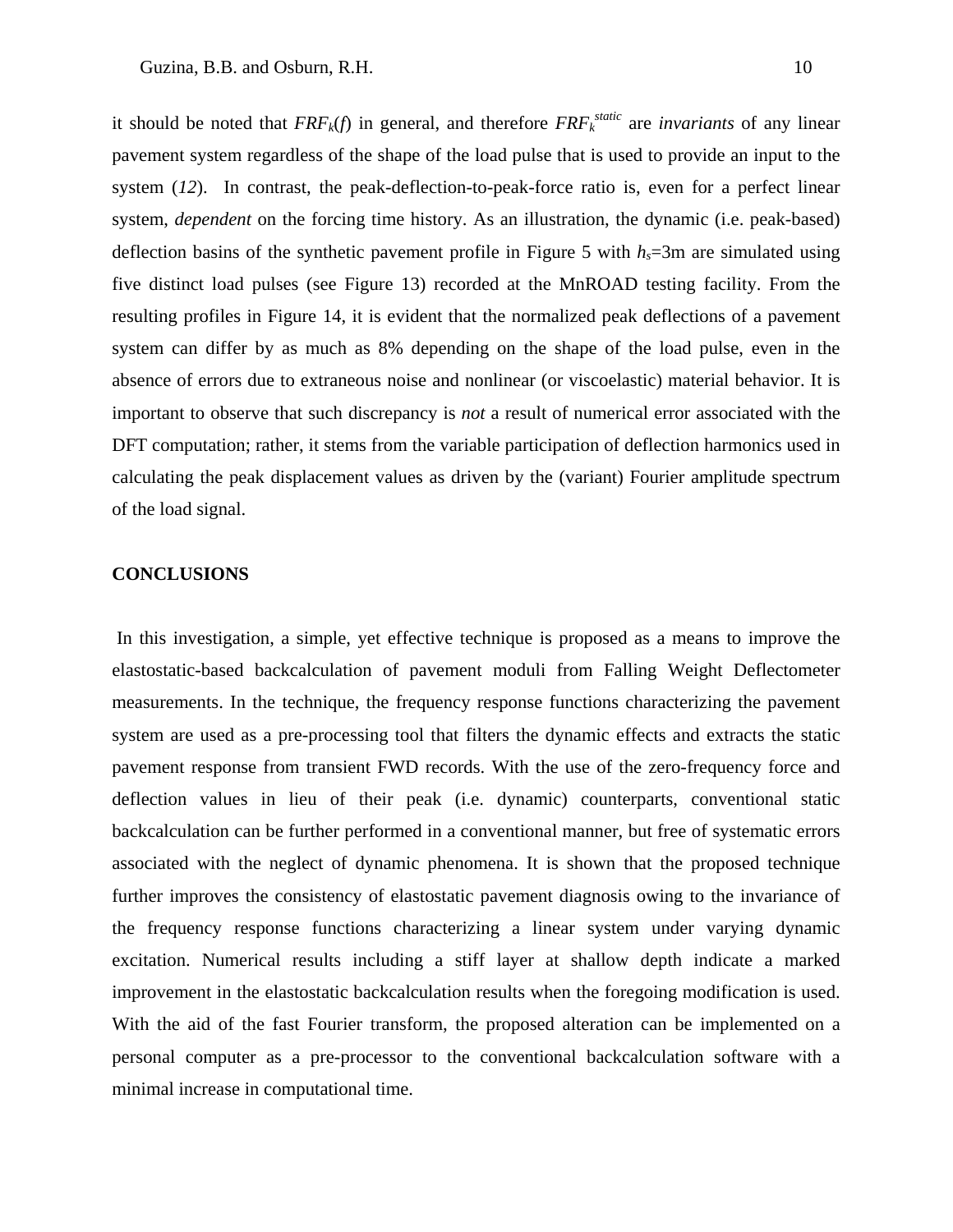Despite the consistency it brings to the elastostatic-based backcalculation, however, the proposed technique is not intended to serve as a replacement for the dynamic analyses of FWD measurements. In fact, by the very process of educting the static pavement response from the transient force and deflection signals, the proposed approach eliminates the wealth of information about the pavement system that could otherwise be used to enhance the backcalculation results. One such example is a limited sensitivity of the elastostatic backanalyses to the presence of a stiff layer at moderate to large depths, where the dynamic backcalculation algorithms could clearly provide a better resolution by exploiting the resonance phenomena embedded in the FWD response. Another is the inherent inability of static backcalculation to resolve the frequency-dependent moduli of asphalt concrete layer and thus fully characterize its viscoelastic nature.

#### **ACKNOWLEDGMENT**

The support of the National Science Foundation trough CAREER award CMS-9875495 during the course of this investigation is gratefully acknowledged.

#### **REFERENCES**

- 1. Davies, T. G., and M. S. Mamlouk. Theoretical Response of Multilayer Pavement Systems to Dynamic Nondestructive Testing. *Transportation Research Record 1022*, TRB, National Research Council, Washington, D.C.,1985, pp. 1-7.
- 2. Roesset, J. M., and K. Shao. Dynamic Interpretation of Dynaflect and Falling Weight Deflectometer Tests. *Transportation Research Record 1022*, TRB, National Research Council, Washington, D.C., 1985, pp. 7-16.
- 3. Uzan, J. Dynamic Linear Back Calculation of Pavement Material Parameters. *ASCE Journal of Transportation Engineering*, Vol. 120, No. 1, 1994, pp. 109-126.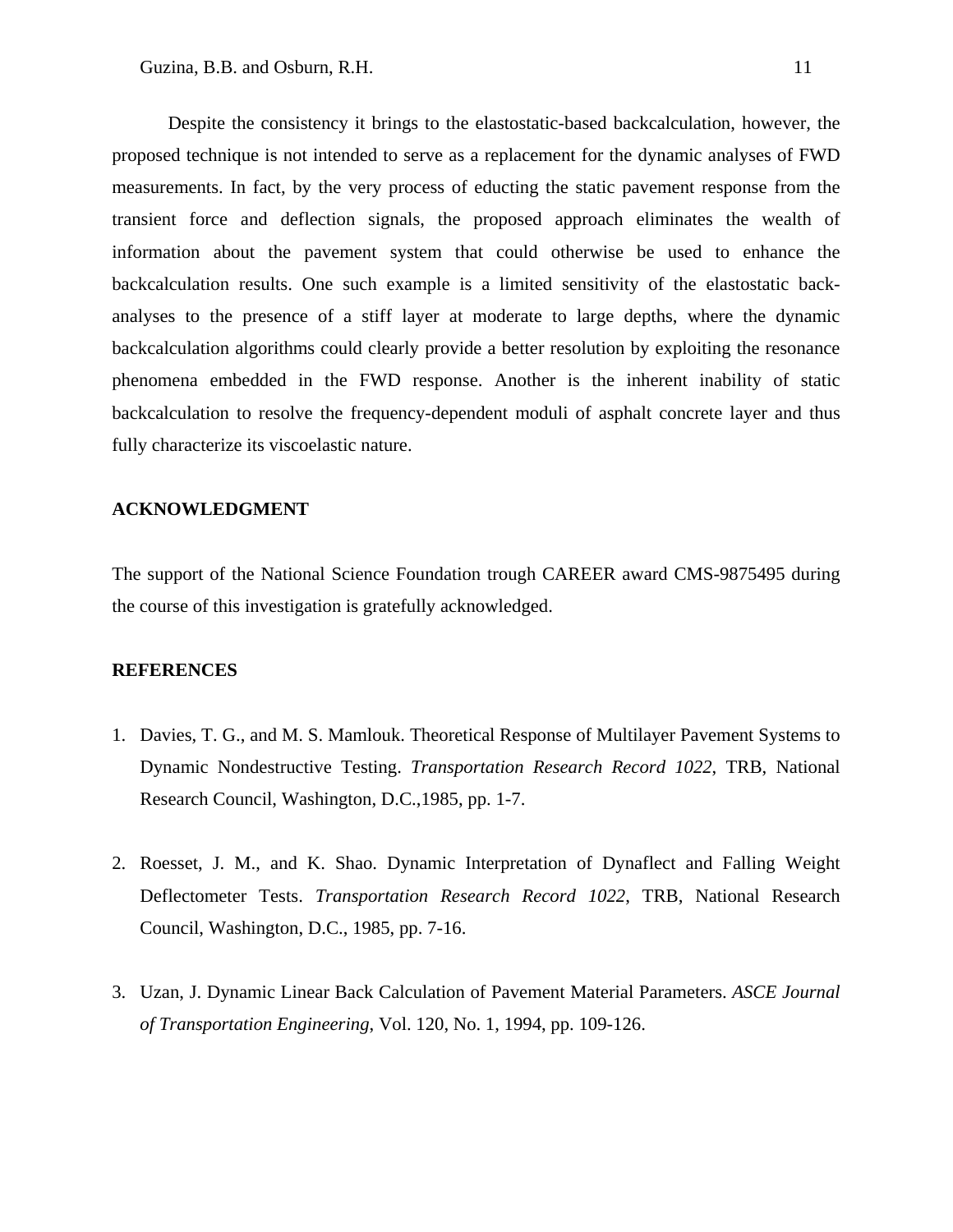- 4. Foinquinos, R., J. M. Roesset, and K. H. Stokoe, II. Response of Pavement Systems to Dynamic Loads Imposed by Nondestructive Tests. *Transportation Research Record 1504*, TRB, National Research Council, Washington, D.C., 1996, pp. 57-67.
- 5. Magnuson, A. H., R. L. Lytton, and R. C. Briggs. Comparison of Computer Predictions and Field Data for Dynamic Analysis of Falling Weight Deflectometer Data. *Transportation Research Record 1293*, TRB, National Research Council, Washington, D.C., 1991, pp. 61-71.
- 6. Stubbs, N., V. S. Torpunuri, R. L. Lytton, and A. H. Magnuson. A Methodology to Identify Material Properties in Pavements Modeled as Layered Viscoelastic Halfspaces (Theory). In *Nondestructive Testing of Pavements and Backcalculation of Moduli, Second Volume* (Harold L. Von Quintas, Albert J. Bush, III, and Gilbert Y. Baladi, eds.), ASTM STP 1198, ASTM, Philadelphia, Pa., 1994, pp. 361-379.
- 7. Meier, R. W., and G. J. Rix. Backcalculation of Flexible Pavement Moduli From Dynamic Deflection Basins Using Artificial Neural Networks. *Transportation Research Record 1473*, TRB, National Research Council, Washington, D.C., 1995, pp. 72-81.
- 8. Kim, Y., and Y. R. Kim. Prediction of Layer Moduli from Falling Weight Deflectometer and Surface Wave Measurements Using Artificial Neural Network. *Transportation Research Record 1639*, TRB, National Research Council, Washington, D.C., 1998, pp. 53-61.
- 9. Nazarian, S., M. Baker, and K. Crain. Use of Seismic Pavement Analyzer in Pavement Evaluation. *Transportation Research Record 1505*, TRB, National Research Council, Washington, D.C., 1995, pp. 1-8.
- 10. Aouad, M. F., K. H. Stokoe, II, and S. Joh. Estimating Subgrade Stiffness and Bedrock Depth: Combined Falling Weight Deflectometer and Simplified Spectral Analysis of Surface Waves Measurements. *Transportation Research Record 1716*, TRB, National Research Council, Washington, D.C., 2000, pp.40-48.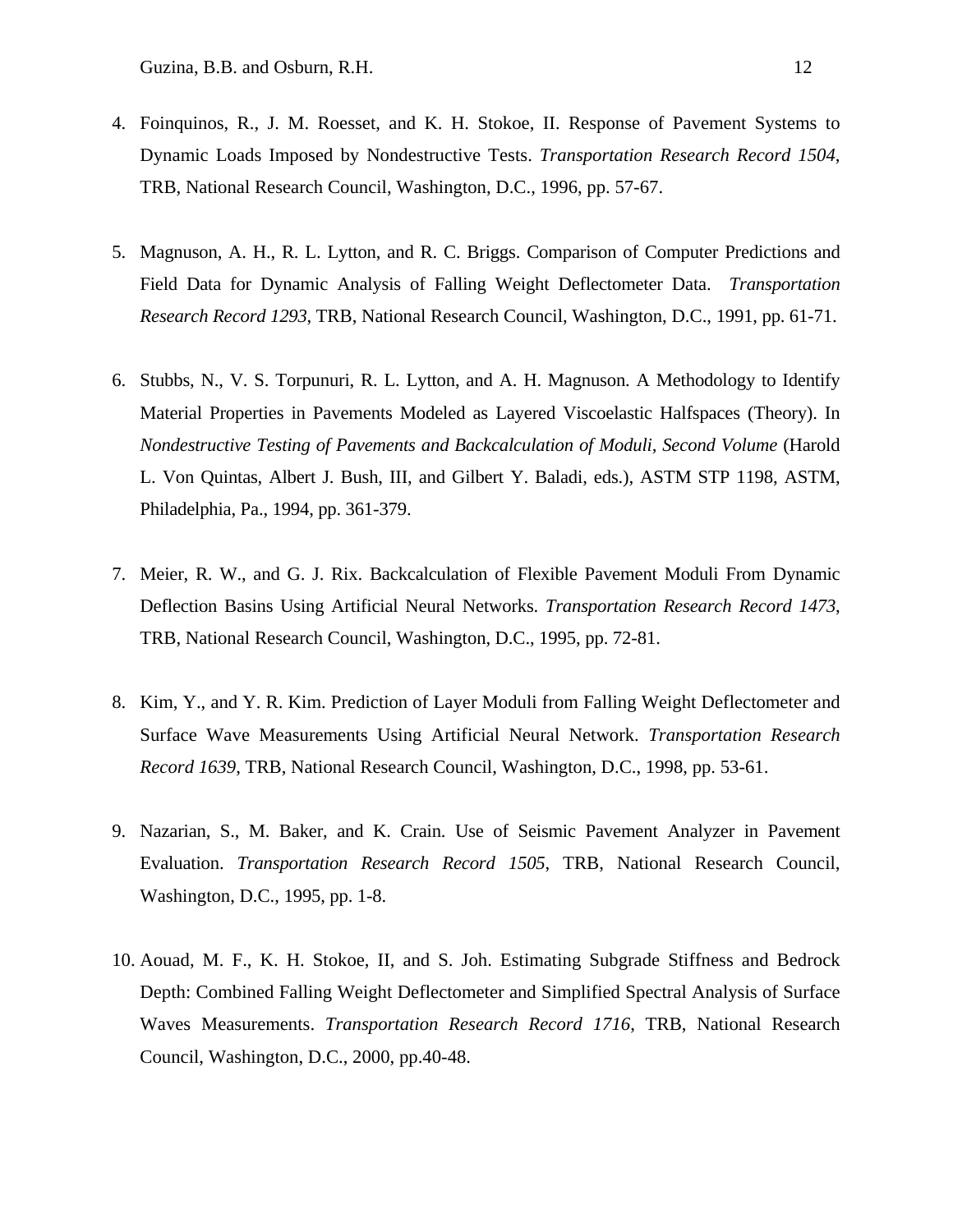- 11. Bendat, J. S., and A. G. Piersol. *Random Data: Analysis and Measurement Procedures*. John Wiley and Sons, Inc., New York, 1996.
- 12. Van Duesen, D. A., C. A. Lenngren, and D. E. Newcomb. A Comparison of Laboratory and Field Subgrade Moduli at the Minnesota Road Research Project. In *Nondestructive Testing of Pavements and Backcalculation of Moduli, 2nd Volume* (Harold L. Von Quintas, Albert J. Bush, III, and Gilbert Y Baladi, eds.), ASTM STP 1198, ASTM, Philadelphia, Pa., 1994, pp. 361-379.
- 13. Stolle, D. F. E., and M. Parvini. A Look at Modelling Errors for Falling Weight Deflectometer Backcalculation. *Transportation Research Record* (pre-print), 80<sup>th</sup> Annual Meeting of Transportation Research Board, 2001, Washington, D.C.
- 14. Guzina, B. B., and S. Nintcheu. Effects of Ground-Structure Interaction in Dynamic Plate Load Testing. *International Journal for Numerical and Analytical Methods in Geomechanics*, 2001, under review.
- 15. Sousa, J. B., and C. L. Monismith. Dynamic Response of Paving Materials. *Transportation Research Record 1136*, TRB, National Research Council, Washington, D.C., 1987, pp. 57-68.
- 16. Zhang, W., A. Drescher, and D. E. Newcomb. Viscoelastic Analysis of Diametral Compression of Asphalt Concrete. *Journal of Engineering Mechanics*, ASCE, Vol. 123, No. 6, 1997, pp. 596-603.
- 17. Guzina, B. B., and R. Y. S. Pak. On the Analysis of Wave Motions in a Multi-Layered Solid. *Quarterly Journal of Mechanics and Applied Mathematics*, Vol. 54, No. 1, 2001, pp.13-37.
- 18. Washington State Department of Transportation, *WSDOT Pavement Guide*, Seattle, Washington, 1995.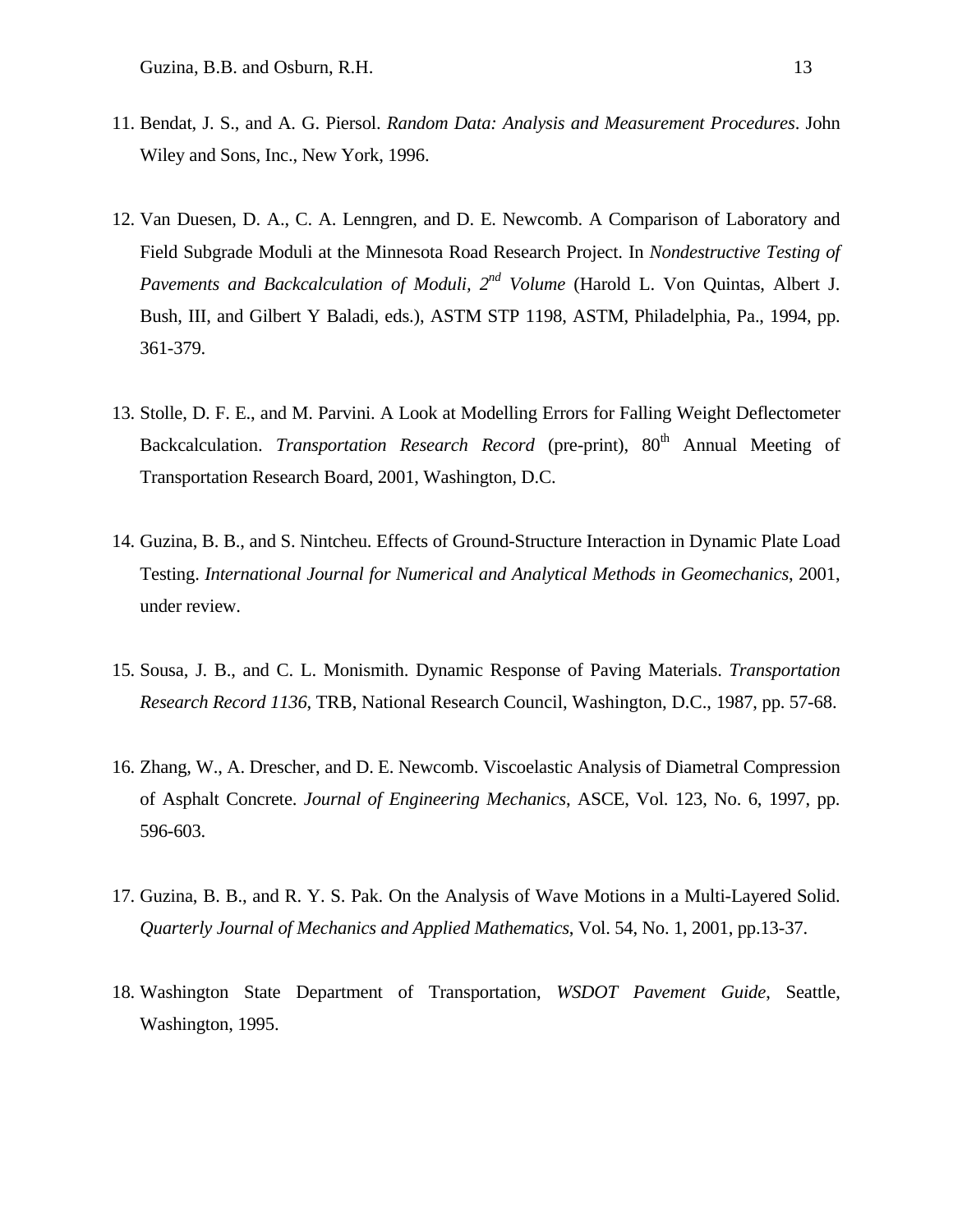#### **LIST OF TABLES**

- 1. Sensor locations used for computing synthetic FWD records
- 2. Limiting and seed values of pavement moduli used for backcalculation

#### **LIST OF FIGURES**

- 1. Falling Weight Deflectometer setup.
- 2. FWD time histories (MnROAD testing facility, June 6, 2001).
- 3. Frequency response functions computed from field FWD records.
- 4. Static and dynamic deflection basins (MnROAD, June 6, 2001).
- 5. Synthetic pavement profile.
- 6. Simulated deflection records.
- 7. Frequency response functions computed from simulated FWD records (amplitude).
- 8. Synthetic deflection basins constructed from peak values.
- 9. Synthetic deflection basins constructed from zero-frequency FRF values.
- 10. Young's moduli of the asphalt concrete and base layers estimated from synthetic FWD records (Sensor Layout A).
- 11. Young's moduli of the subgrade and semi-infinite stiff layer estimated from synthetic FWD records (Sensor Layout A).
- 12. Young's modulus of the semi-infinite stiff layer estimated from synthetic FWD records (Sensor Layout B).
- 13. Load pulses recorded at the MnROAD testing facility.
- 14. Synthetic peak deflections computed using various load pulses.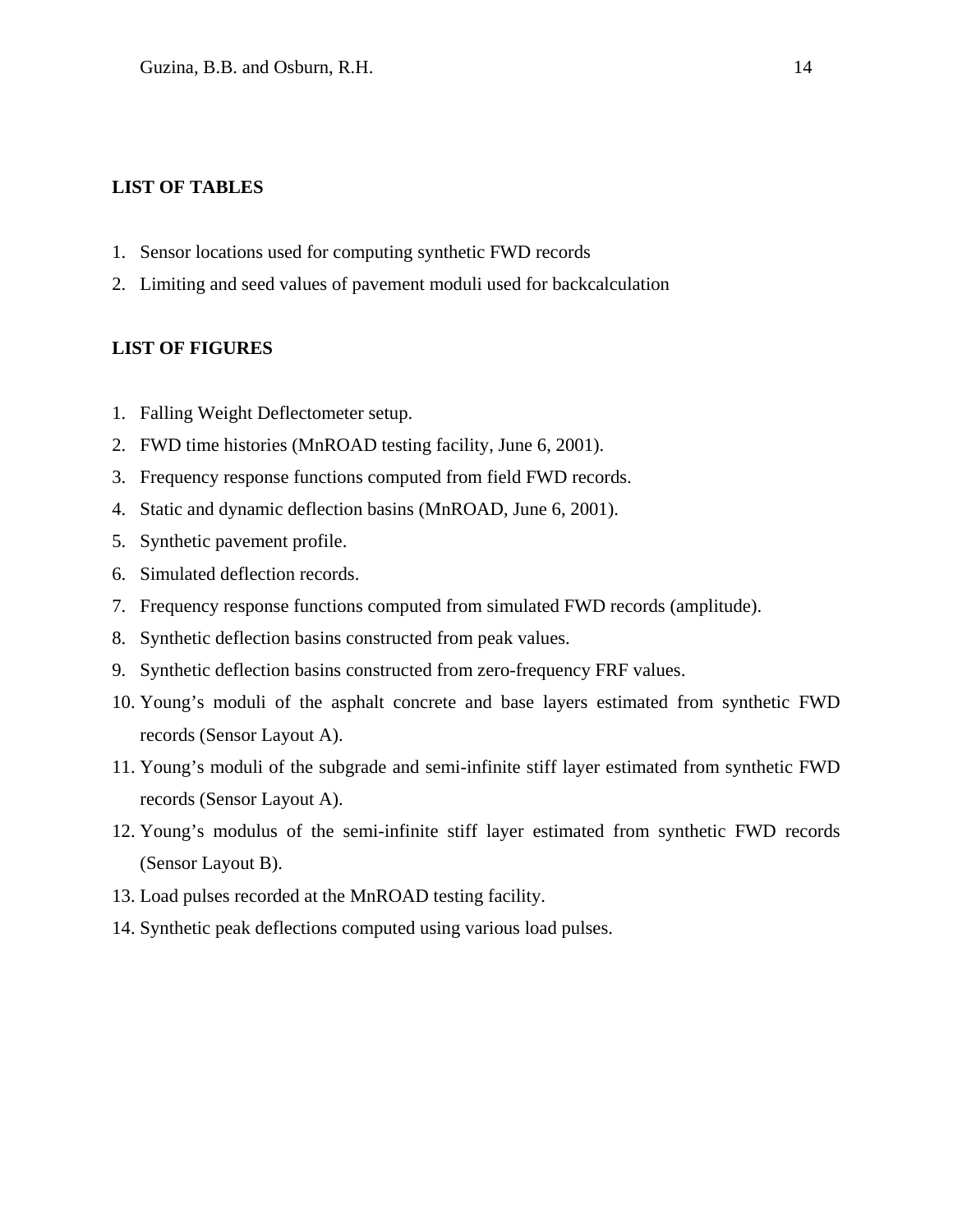| Sensor                       |     |      |      |      |      |      |     |     |     |     |
|------------------------------|-----|------|------|------|------|------|-----|-----|-----|-----|
| Distance $[m]$<br>(Layout A) | 0.0 | 0.20 | 0.30 | 0.46 | 0.61 | 0.91 | .22 | .52 | .83 | N/A |
| Distance $[m]$<br>(Layout B) | 0.0 | 0.20 | 0.30 | 0.46 | 0.61 | 0.91 |     | .52 | .83 | 3.5 |

### **TABLE 1 Sensor locations used for computing synthetic FWD records**

**TABLE 2 Limiting and seed values of pavement moduli used for backcalculation** 

| Young's Modulus                   | AC   | Base | Subgrade | Stiff layer |
|-----------------------------------|------|------|----------|-------------|
| Max. [MPa]                        | 8000 | 350  | 100      | 2000        |
| Min. [MPa]                        | 1000 | 100  | 10       | 300         |
| Seed [MPa]<br>(Evercalc)          | 3240 | 216  | 56       | 1160        |
| Seed [MPa]<br>(Modified Evercalc) | 2000 | 180  | 27       | 500         |
| True Value [MPa]                  | 3240 | 216  | 56       | 1160        |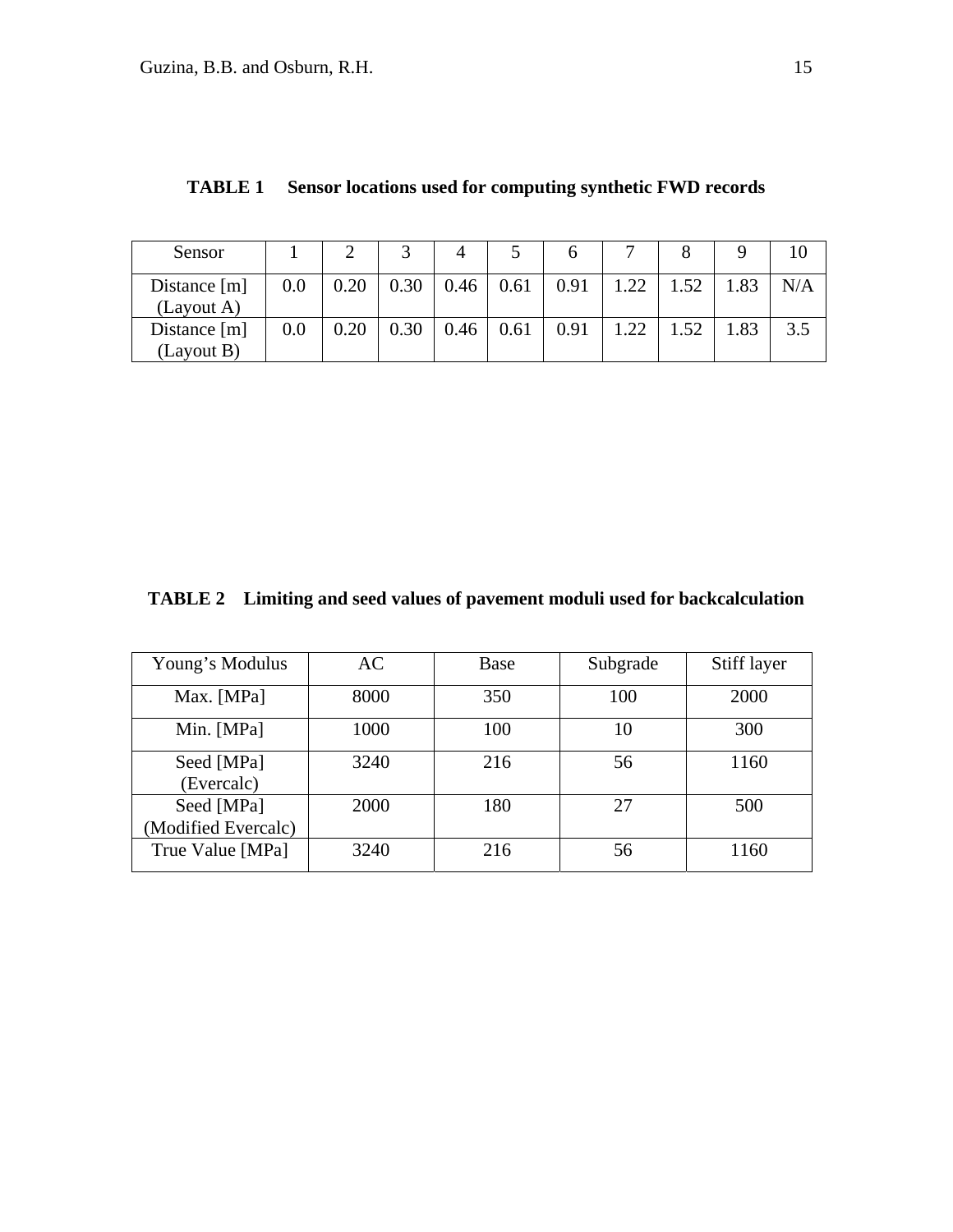

**FIGURE 1 Falling Weight Deflectometer setup.** 



**FIGURE 2 FWD time histories (MnROAD testing facility, June 6, 2001).**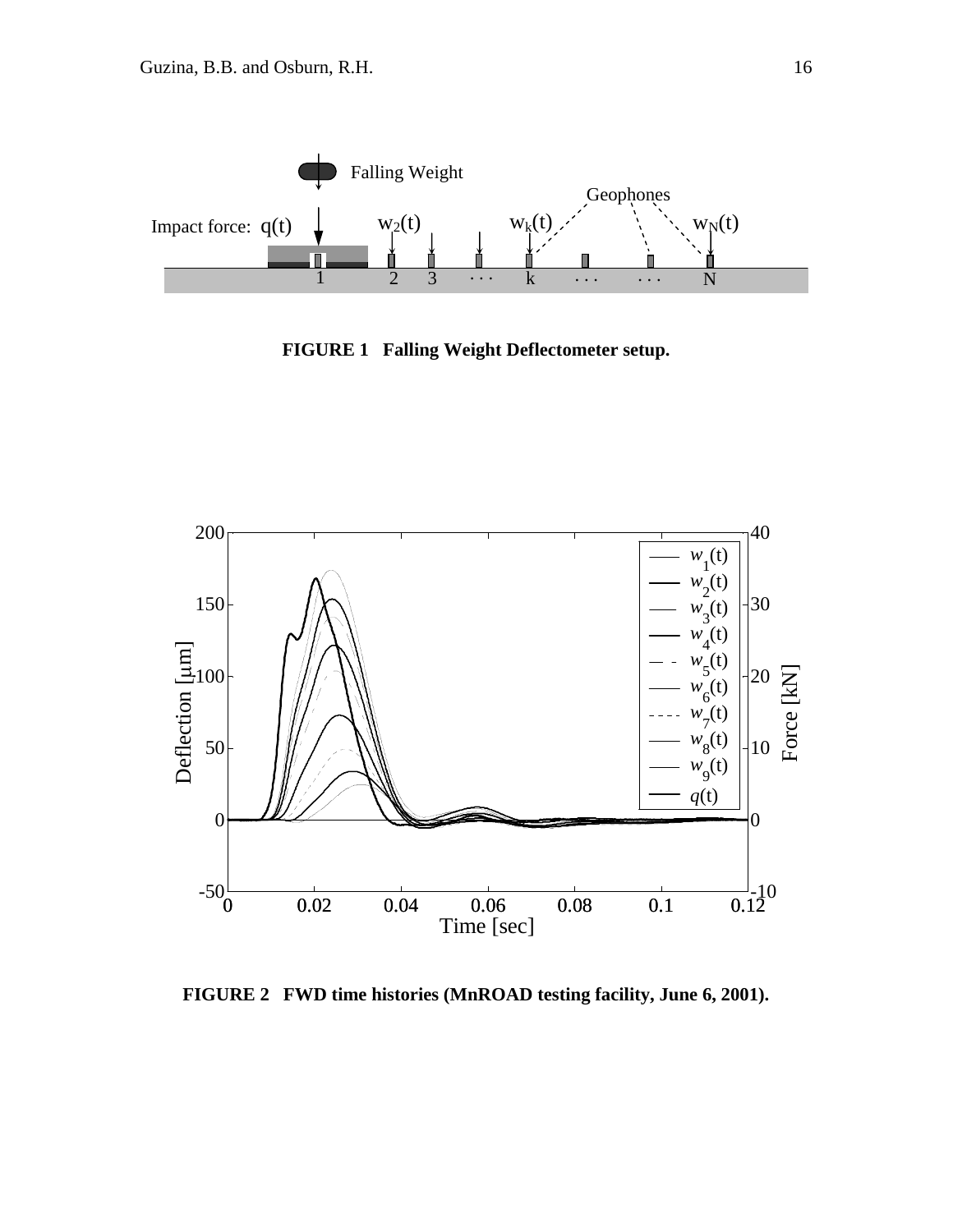

**FIGURE 3 Frequency response functions computed from field FWD records.**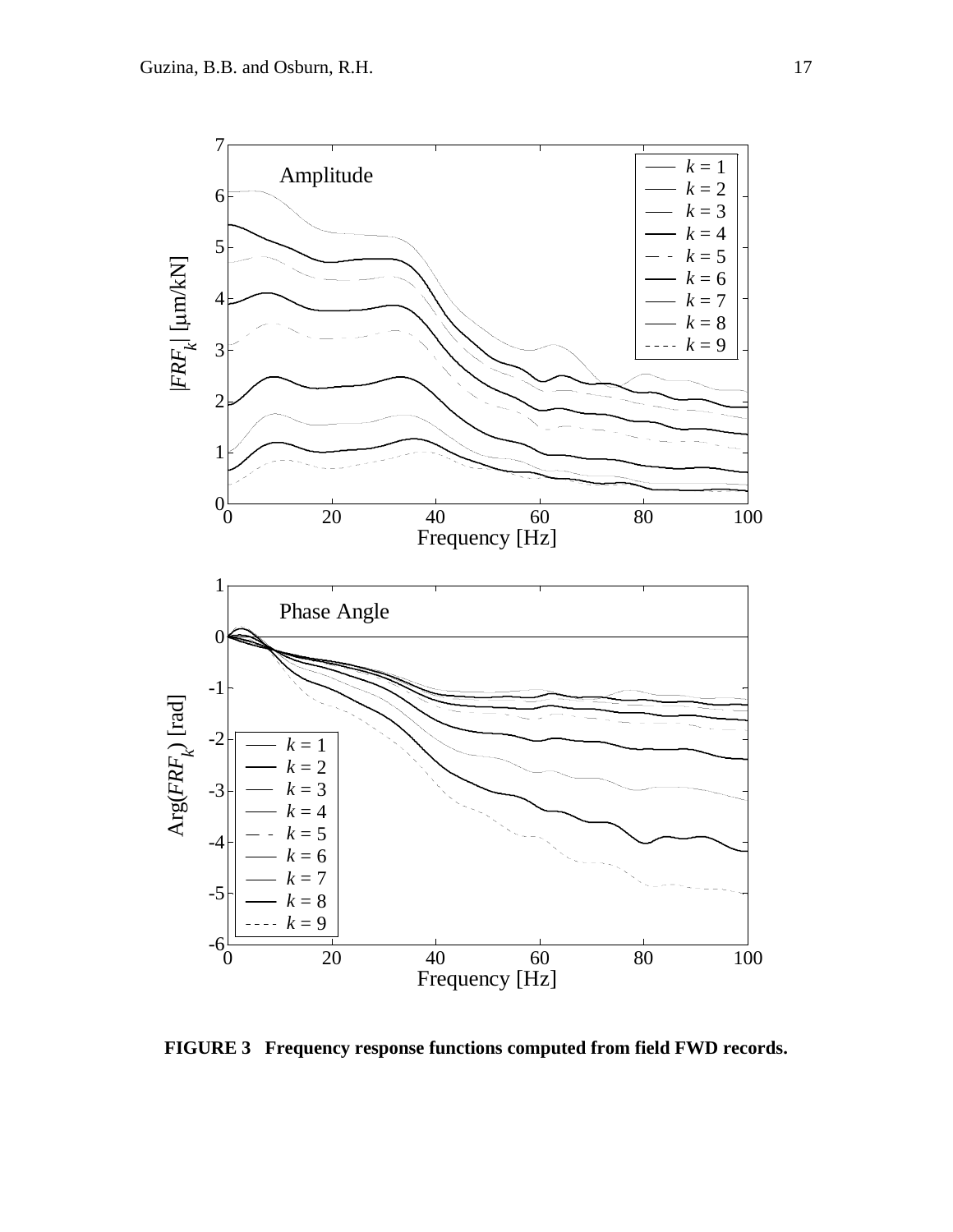

**FIGURE 4 Static and dynamic deflection basins (MnROAD, June 6, 2001).** 



**FIGURE 5 Synthetic pavement profile.**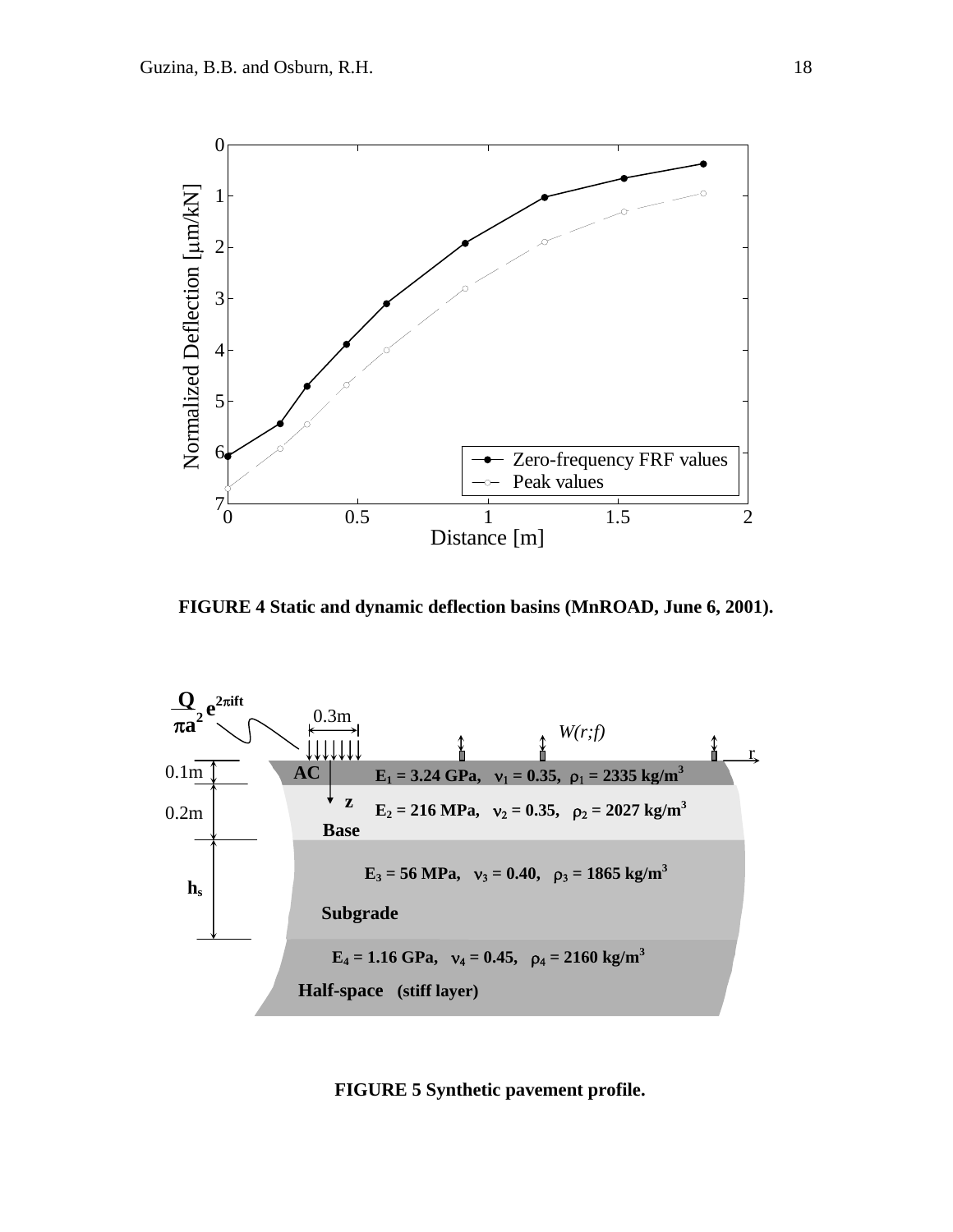

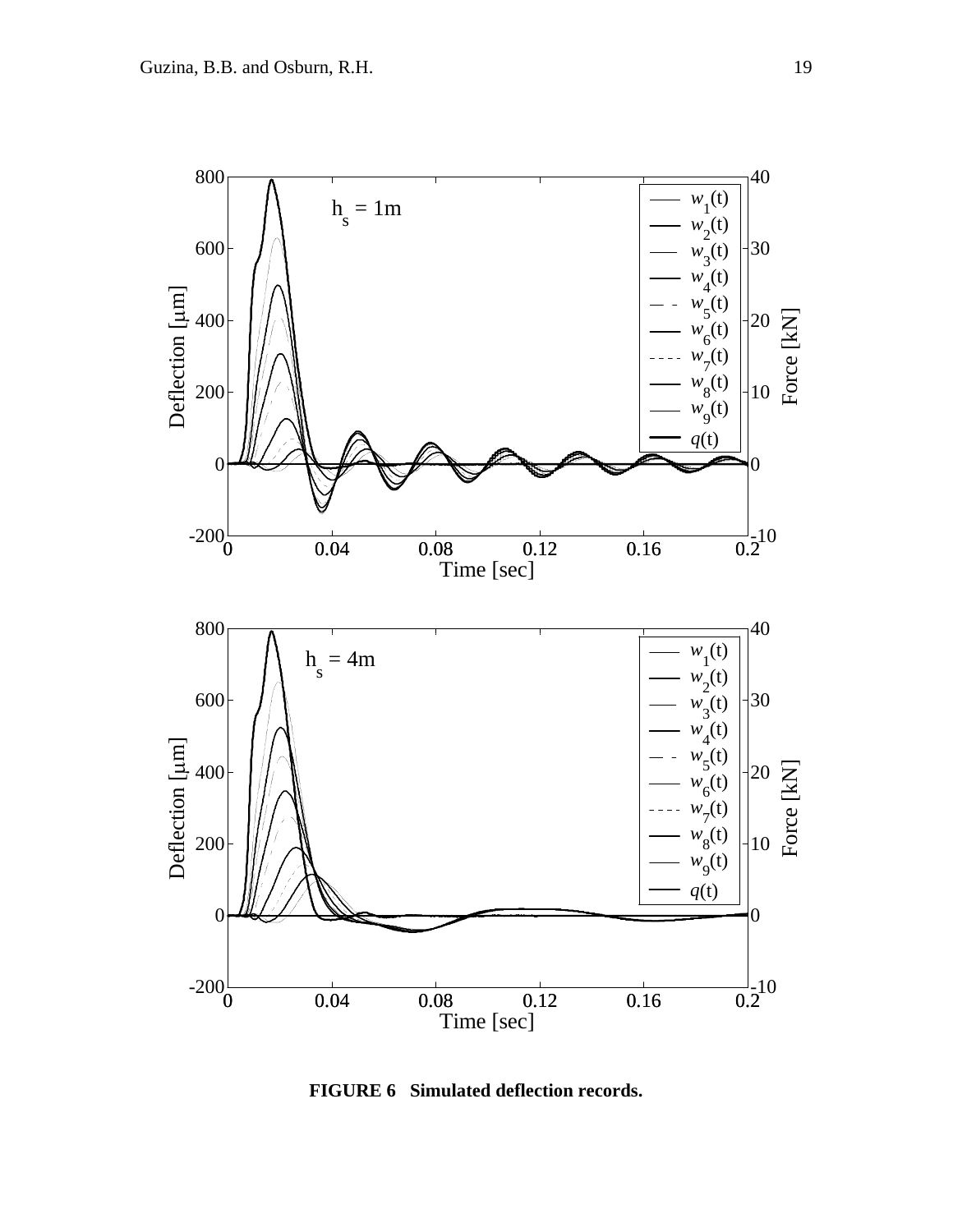

**FIGURE 7 Frequency response functions computed from simulated FWD records (amplitude).**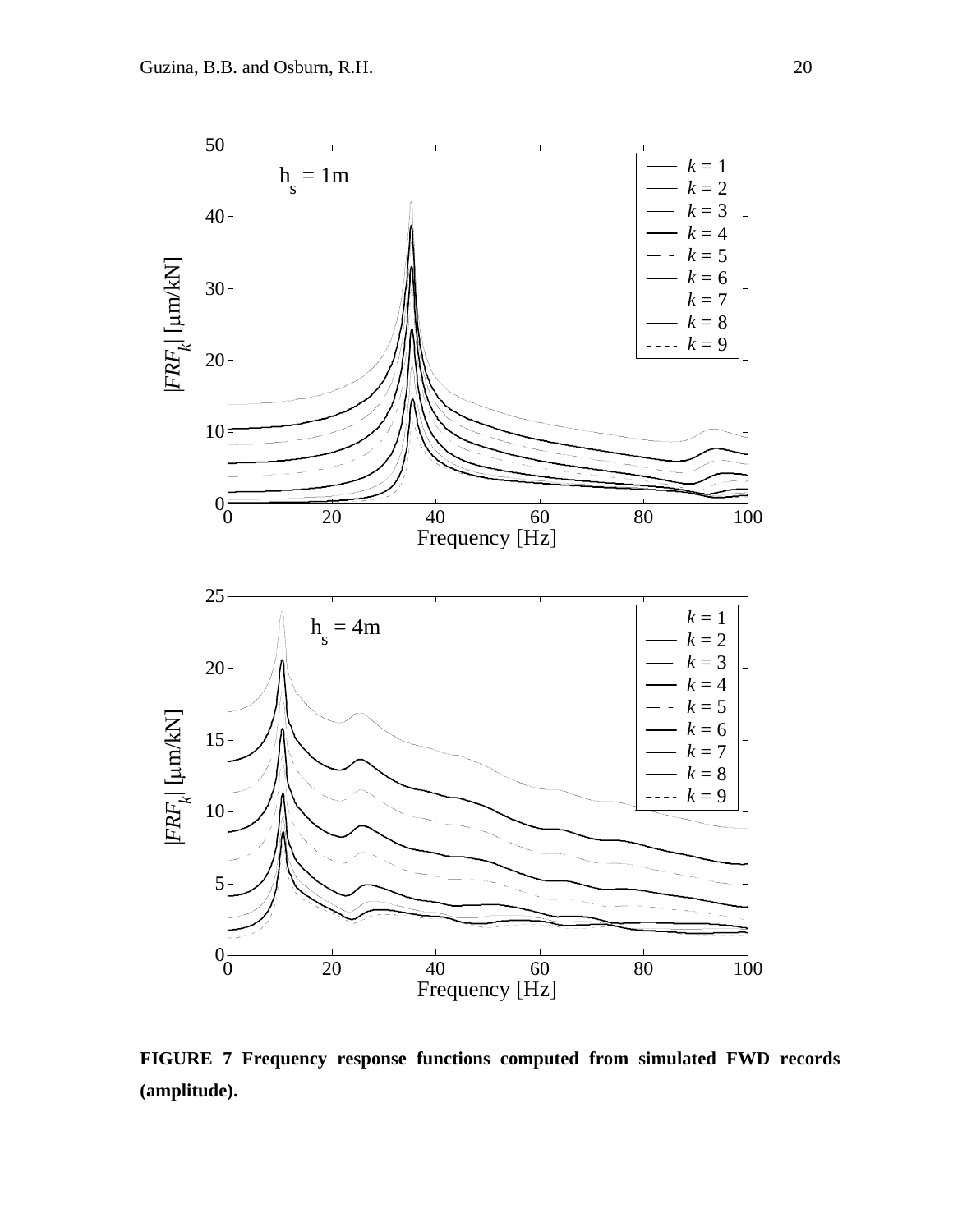

**FIGURE 8 Synthetic deflection basins constructed from peak values.** 



**FIGURE 9 Synthetic deflection basins constructed from zero-frequency FRF values.**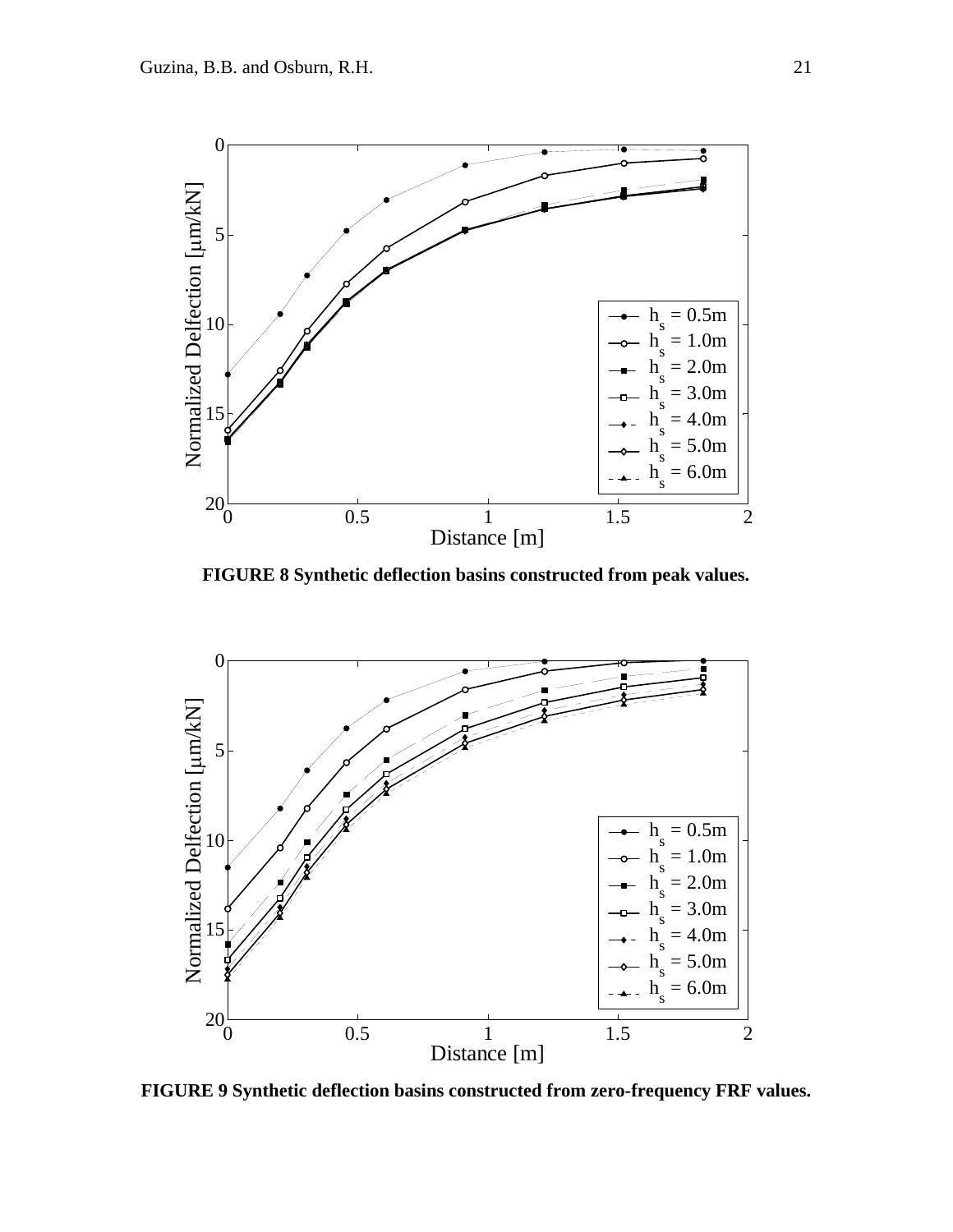

**FIGURE 10 Young's moduli of the asphalt concrete and base layers estimated from synthetic FWD records (Sensor Layout A).**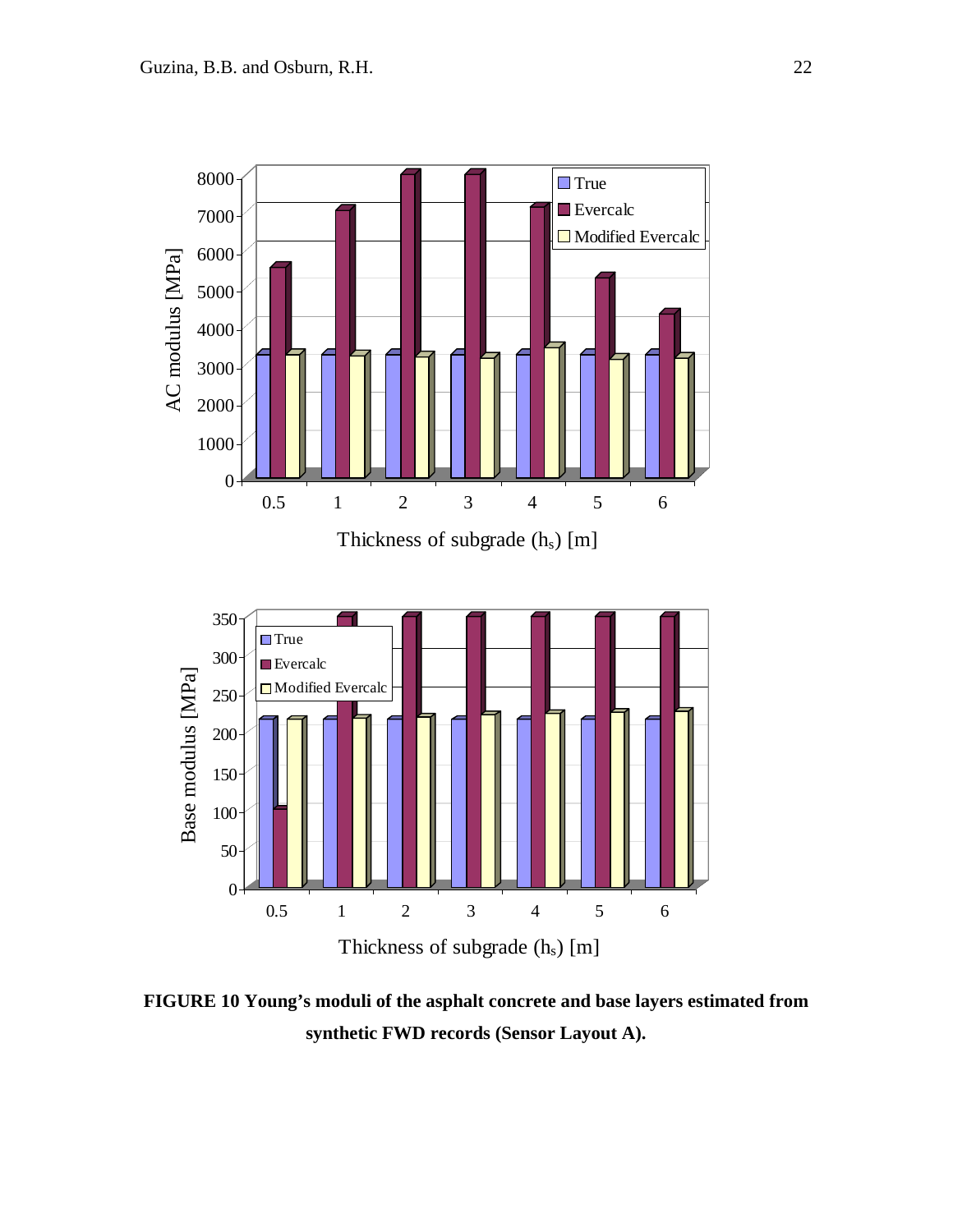



**FIGURE 11 Young's moduli of the subgrade and semi-infinite stiff layer estimated from synthetic FWD records (Sensor Layout A).**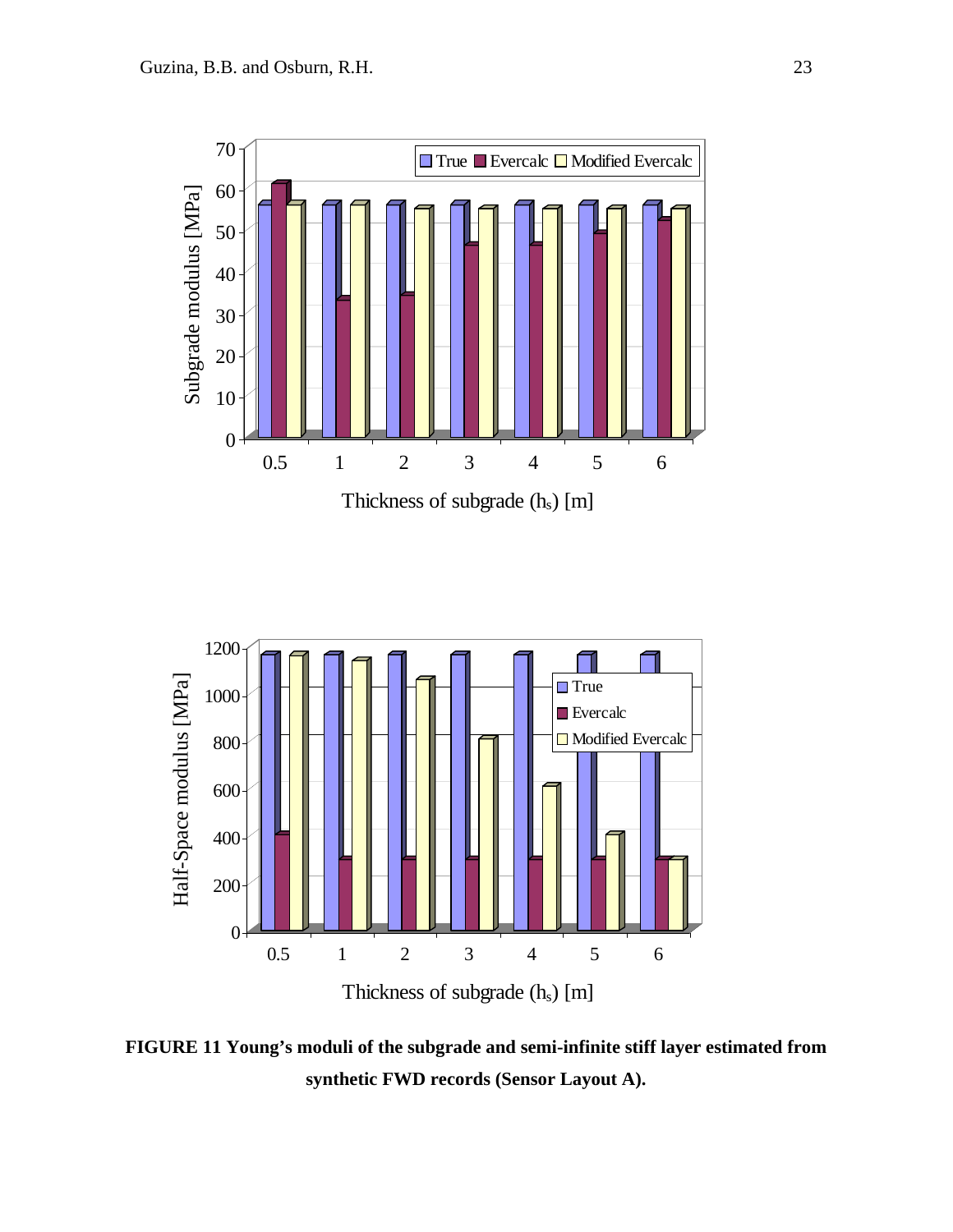

**FIGURE 12 Young's modulus of the semi-infinite stiff layer estimated from synthetic FWD records (Sensor Layout B).**



**FIGURE 13 Load pulses recorded at the MnROAD testing facility.**